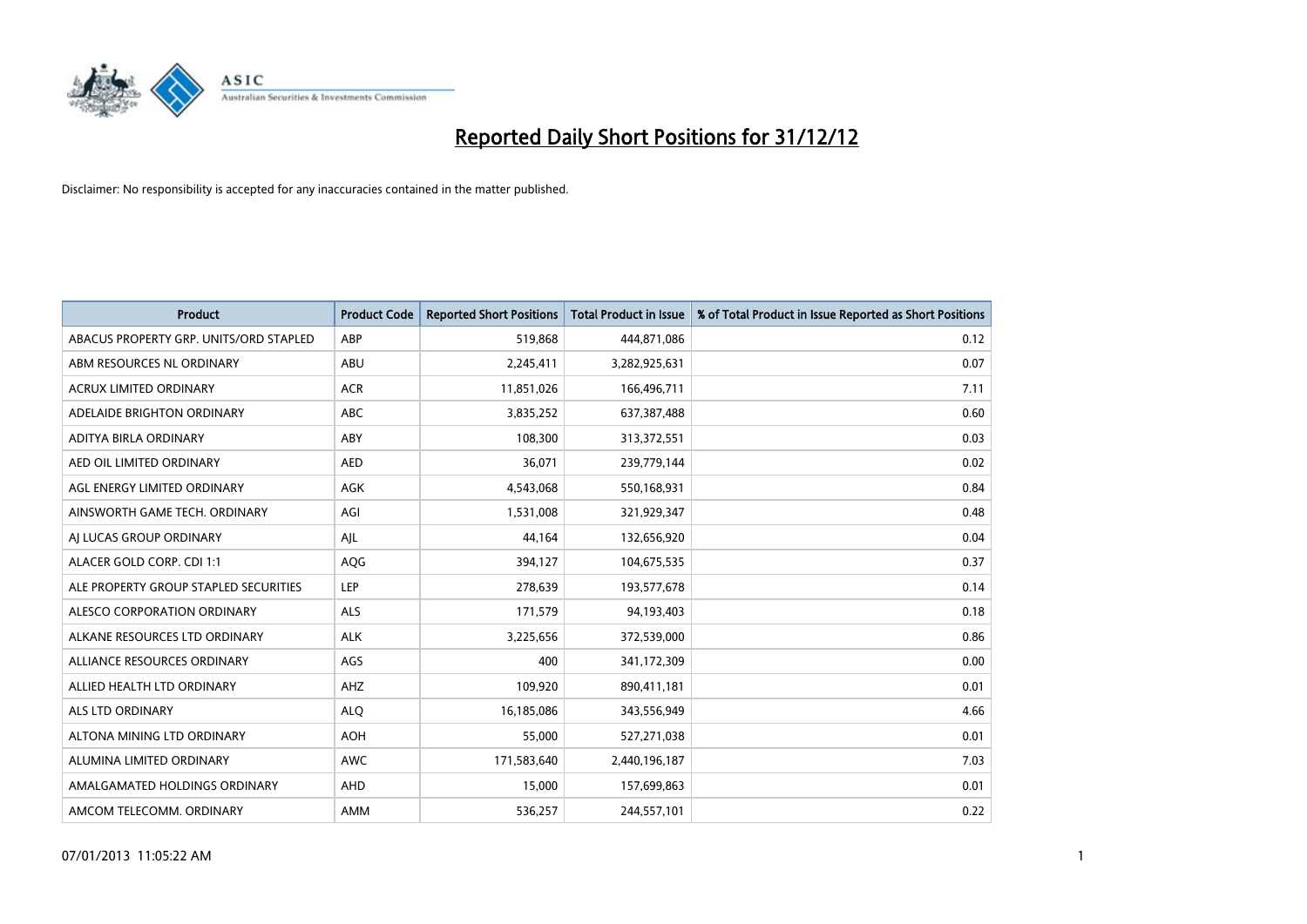

| <b>Product</b>                          | <b>Product Code</b> | <b>Reported Short Positions</b> | <b>Total Product in Issue</b> | % of Total Product in Issue Reported as Short Positions |
|-----------------------------------------|---------------------|---------------------------------|-------------------------------|---------------------------------------------------------|
| AMCOR LIMITED ORDINARY                  | <b>AMC</b>          | 2,780,796                       | 1,206,684,923                 | 0.20                                                    |
| AMP LIMITED ORDINARY                    | AMP                 | 8,221,987                       | 2,930,423,546                 | 0.26                                                    |
| AMPELLA MINING ORDINARY                 | <b>AMX</b>          | 3,904,821                       | 247,500,493                   | 1.57                                                    |
| ANGLOGOLD ASHANTI CDI 5:1               | AGG                 | 500                             | 89,207,765                    | 0.00                                                    |
| ANSELL LIMITED ORDINARY                 | <b>ANN</b>          | 3,633,700                       | 130,768,652                   | 2.77                                                    |
| ANTARES ENERGY LTD ORDINARY             | <b>AZZ</b>          | 548,169                         | 257,000,000                   | 0.21                                                    |
| ANZ BANKING GRP LTD ORDINARY            | ANZ                 | 5,201,172                       | 2,743,588,302                 | 0.16                                                    |
| APA GROUP STAPLED SECURITIES            | <b>APA</b>          | 12,103,606                      | 827,350,325                   | 1.48                                                    |
| APA SUB GRP STAPLED SECURITY            | <b>HDF</b>          | 373,958                         | 560,324,158                   | 0.07                                                    |
| APN NEWS & MEDIA ORDINARY               | <b>APN</b>          | 21,615,424                      | 661,526,586                   | 3.26                                                    |
| AQUARIUS PLATINUM. ORDINARY             | <b>AOP</b>          | 13,180,309                      | 486,851,336                   | 2.72                                                    |
| AQUILA RESOURCES ORDINARY               | <b>AQA</b>          | 8,428,786                       | 411,804,442                   | 2.05                                                    |
| ARAFURA RESOURCE LTD ORDINARY           | <b>ARU</b>          | 2,491,563                       | 441,270,644                   | 0.57                                                    |
| ARB CORPORATION ORDINARY                | <b>ARP</b>          | 99,497                          | 72,481,302                    | 0.14                                                    |
| ARDENT LEISURE GROUP STAPLED SECURITIES | AAD                 | 823,779                         | 397,774,513                   | 0.21                                                    |
| ARGONAUT RESOURCES ORDINARY             | <b>ARE</b>          | 10,000                          | 274,876,470                   | 0.00                                                    |
| ARISTOCRAT LEISURE ORDINARY             | <b>ALL</b>          | 12,944,709                      | 551,418,047                   | 2.33                                                    |
| ARRIUM LTD ORDINARY                     | ARI                 | 5,147,957                       | 1,351,527,328                 | 0.37                                                    |
| ASCIANO LIMITED ORDINARY                | <b>AIO</b>          | 6,713,336                       | 975,385,664                   | 0.69                                                    |
| ASG GROUP LIMITED ORDINARY              | <b>ASZ</b>          | 1.448.654                       | 206,720,839                   | 0.70                                                    |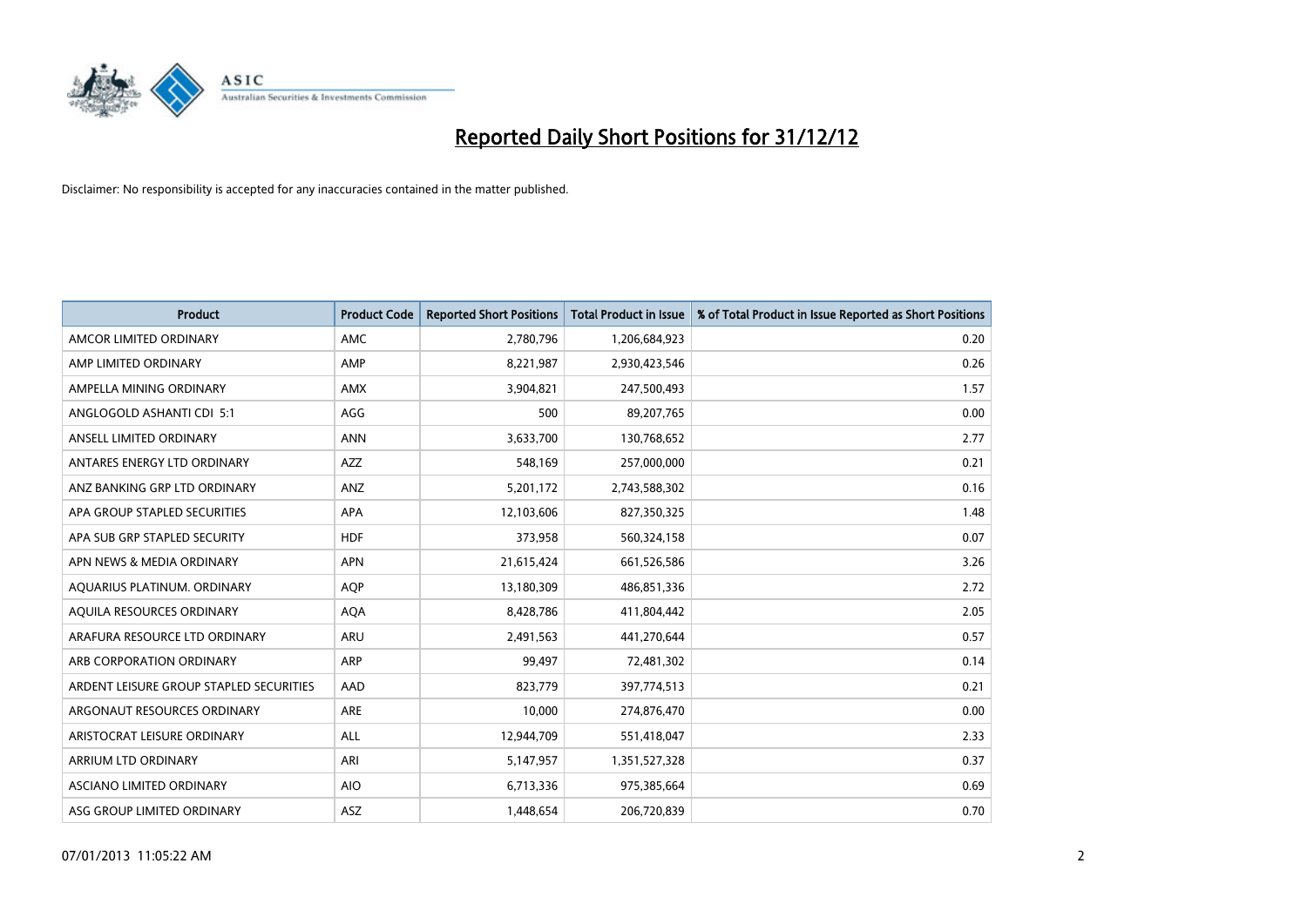

| <b>Product</b>                              | <b>Product Code</b> | <b>Reported Short Positions</b> | <b>Total Product in Issue</b> | % of Total Product in Issue Reported as Short Positions |
|---------------------------------------------|---------------------|---------------------------------|-------------------------------|---------------------------------------------------------|
| ASPEN GROUP ORD/UNITS STAPLED               | <b>APZ</b>          | 80,491                          | 1,197,188,521                 | 0.00                                                    |
| ASPIRE MINING LTD ORDINARY                  | <b>AKM</b>          | 42,061                          | 620,594,556                   | 0.01                                                    |
| ASTRO JAP PROP GROUP STAPLED SECURITIES     | AJA                 | 1,849                           | 58,445,002                    | 0.00                                                    |
| ASX LIMITED ORDINARY                        | ASX                 | 3,917,859                       | 175,136,729                   | 2.23                                                    |
| ATLAS IRON LIMITED ORDINARY                 | AGO                 | 5,314,412                       | 909,718,409                   | 0.59                                                    |
| AURIZON HOLDINGS LTD ORDINARY               | <b>AZI</b>          | 14,756,145                      | 2,137,284,503                 | 0.66                                                    |
| AURORA OIL & GAS ORDINARY                   | <b>AUT</b>          | 6,802,443                       | 447,885,778                   | 1.52                                                    |
| AUSDRILL LIMITED ORDINARY                   | ASL                 | 6,544,524                       | 309,451,963                   | 2.12                                                    |
| AUSENCO LIMITED ORDINARY                    | AAX                 | 1,088,097                       | 123,872,665                   | 0.88                                                    |
| <b>AUSTAL LIMITED ORDINARY</b>              | ASB                 | 2,980,622                       | 346,007,639                   | 0.87                                                    |
| AUSTIN ENGINEERING ORDINARY                 | ANG                 | 451,551                         | 72,314,403                    | 0.61                                                    |
| <b>AUSTRALAND PROPERTY STAPLED SECURITY</b> | <b>ALZ</b>          | 569,721                         | 576,846,597                   | 0.10                                                    |
| AUSTRALIAN AGRICULT. ORDINARY               | AAC                 | 654,395                         | 312,905,085                   | 0.21                                                    |
| AUSTRALIAN INFRASTR. UNITS/ORDINARY         | <b>AIX</b>          | 779,488                         | 620,733,944                   | 0.13                                                    |
| AUSTRALIAN PHARM, ORDINARY                  | API                 | 313,340                         | 488,115,883                   | 0.07                                                    |
| AUTOMOTIVE HOLDINGS ORDINARY                | AHE                 | 10,316                          | 260,579,682                   | 0.00                                                    |
| AVIENNINGS LIMITED ORDINARY                 | AVI                 | 175,000                         | 274,588,694                   | 0.06                                                    |
| AWE LIMITED ORDINARY                        | <b>AWE</b>          | 4,197,827                       | 522,116,985                   | 0.80                                                    |
| AZIMUTH RES LTD ORDINARY                    | <b>AZH</b>          | 1,505,870                       | 424,626,680                   | 0.36                                                    |
| <b>BANDANNA ENERGY ORDINARY</b>             | <b>BND</b>          | 15,229,999                      | 528,481,199                   | 2.88                                                    |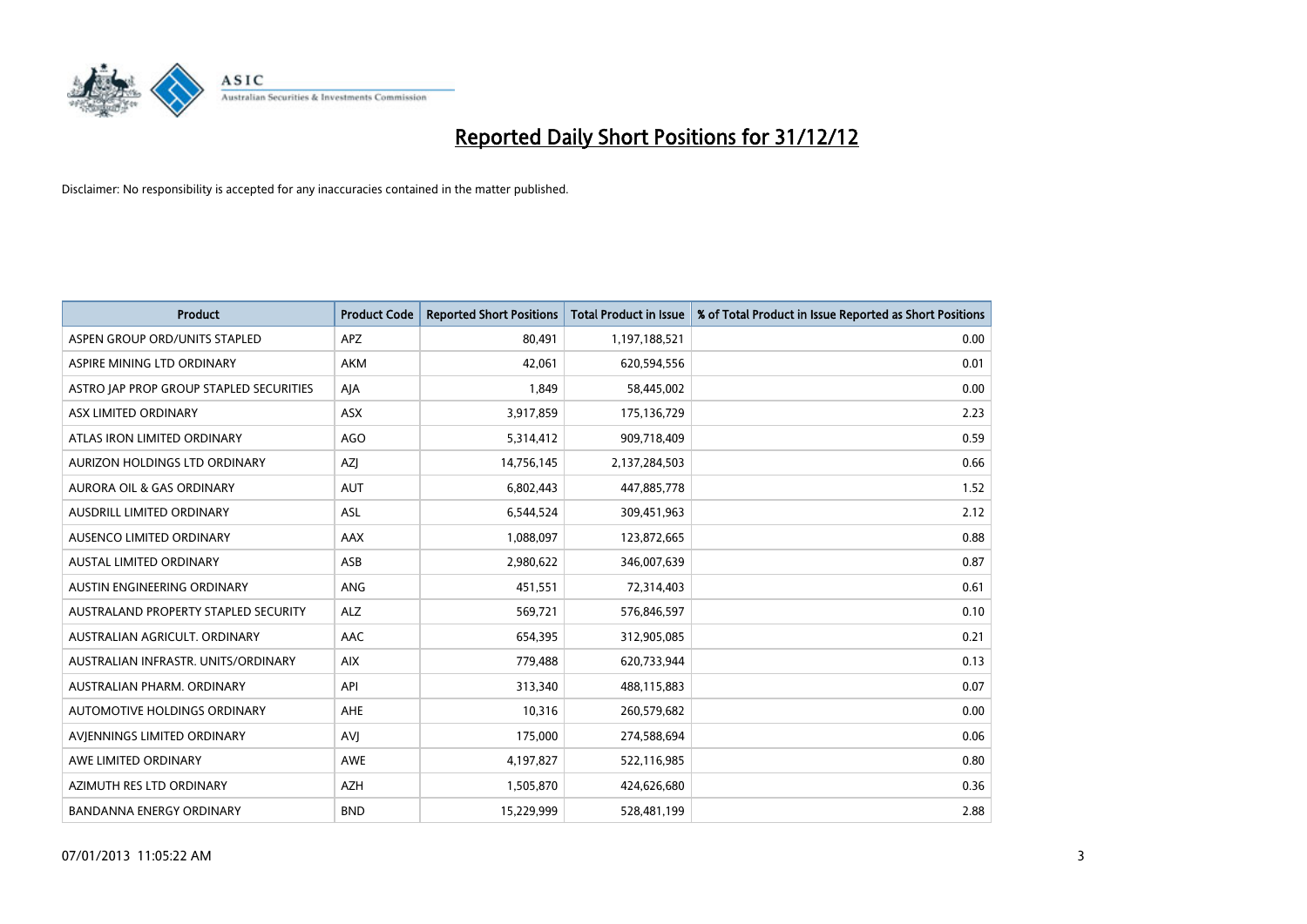

| <b>Product</b>                       | <b>Product Code</b> | <b>Reported Short Positions</b> | <b>Total Product in Issue</b> | % of Total Product in Issue Reported as Short Positions |
|--------------------------------------|---------------------|---------------------------------|-------------------------------|---------------------------------------------------------|
| BANK OF QUEENSLAND. ORDINARY         | <b>BOQ</b>          | 7,416,724                       | 312,878,919                   | 2.36                                                    |
| <b>BANNERMAN RESOURCES ORDINARY</b>  | <b>BMN</b>          | 87,150                          | 305,334,385                   | 0.03                                                    |
| <b>BASE RES LIMITED ORDINARY</b>     | <b>BSE</b>          | 452,770                         | 560,440,029                   | 0.08                                                    |
| BATHURST RESOURCES ORDINARY          | <b>BTU</b>          | 39,760,777                      | 697,247,997                   | 5.71                                                    |
| BC IRON LIMITED ORDINARY             | <b>BCI</b>          | 240,058                         | 119,440,150                   | 0.20                                                    |
| BEACH ENERGY LIMITED ORDINARY        | <b>BPT</b>          | 17,040,887                      | 1,263,677,572                 | 1.34                                                    |
| BEADELL RESOURCE LTD ORDINARY        | <b>BDR</b>          | 11,791,353                      | 742,204,752                   | 1.60                                                    |
| BENDIGO AND ADELAIDE ORDINARY        | <b>BEN</b>          | 9,259,887                       | 402,311,212                   | 2.28                                                    |
| BERKELEY RESOURCES ORDINARY          | <b>BKY</b>          | 217,905                         | 179,393,273                   | 0.12                                                    |
| <b>BHP BILLITON LIMITED ORDINARY</b> | <b>BHP</b>          | 10,793,193                      | 3,211,691,105                 | 0.31                                                    |
| <b>BILLABONG ORDINARY</b>            | <b>BBG</b>          | 6,694,103                       | 478,944,292                   | 1.41                                                    |
| <b>BLACKTHORN RESOURCES ORDINARY</b> | <b>BTR</b>          | 234,314                         | 164,285,950                   | 0.14                                                    |
| <b>BLUESCOPE STEEL LTD ORDINARY</b>  | <b>BSL</b>          | 1,217,479                       | 558,243,305                   | 0.21                                                    |
| <b>BOART LONGYEAR ORDINARY</b>       | <b>BLY</b>          | 3,614,480                       | 461,163,412                   | 0.78                                                    |
| BORAL LIMITED, ORDINARY              | <b>BLD</b>          | 41,157,831                      | 766,235,816                   | 5.36                                                    |
| <b>BOUGAINVILLE COPPER ORDINARY</b>  | <b>BOC</b>          |                                 | 401,062,500                   | 0.00                                                    |
| <b>BRADKEN LIMITED ORDINARY</b>      | <b>BKN</b>          | 10,588,468                      | 169,240,662                   | 6.25                                                    |
| <b>BRAMBLES LIMITED ORDINARY</b>     | <b>BXB</b>          | 5,808,400                       | 1,556,588,785                 | 0.36                                                    |
| <b>BREVILLE GROUP LTD ORDINARY</b>   | <b>BRG</b>          | 827,705                         | 130,095,322                   | 0.63                                                    |
| BRICKWORKS LIMITED ORDINARY          | <b>BKW</b>          | 49,521                          | 147,818,132                   | 0.03                                                    |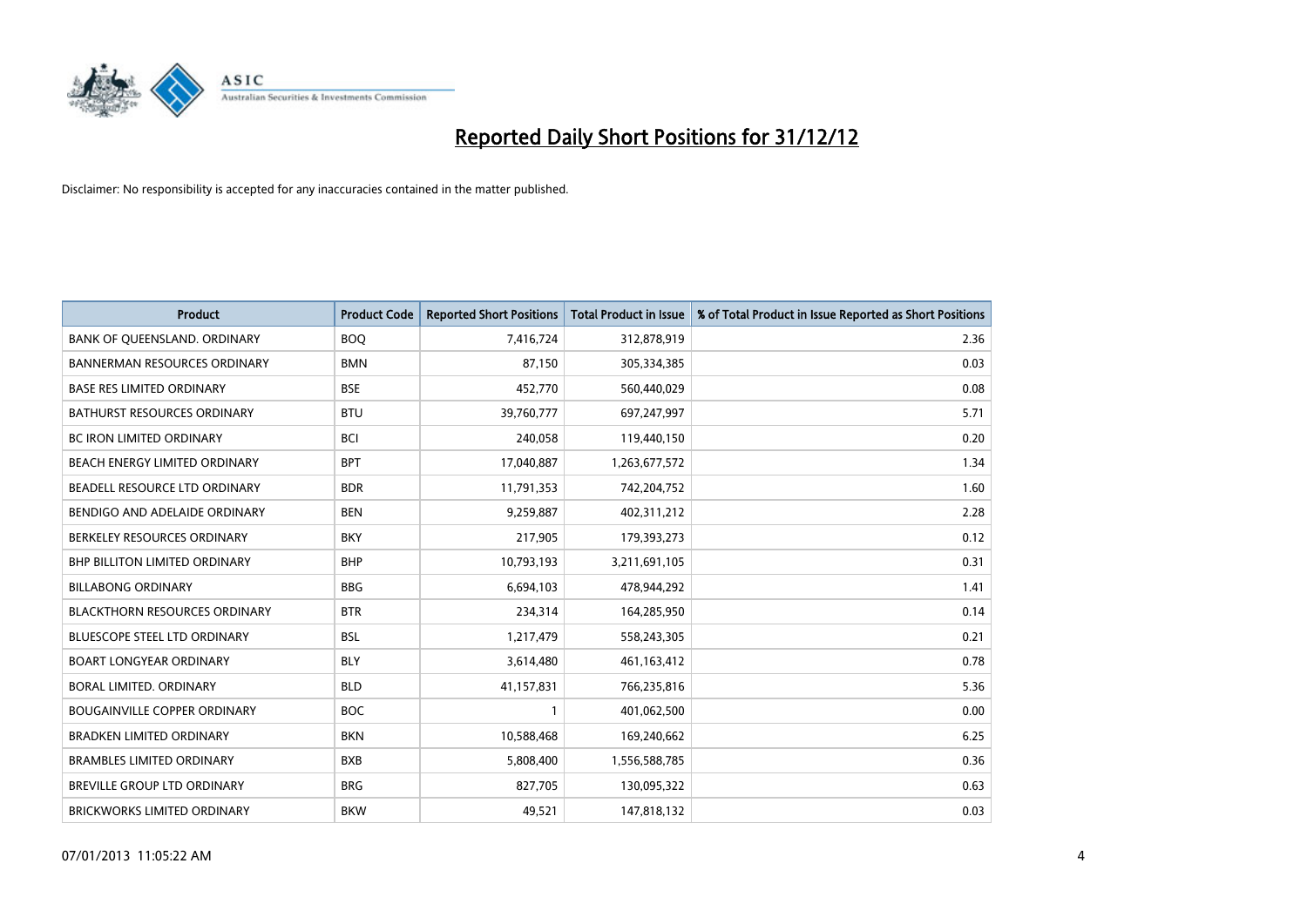

| <b>Product</b>                          | <b>Product Code</b> | <b>Reported Short Positions</b> | <b>Total Product in Issue</b> | % of Total Product in Issue Reported as Short Positions |
|-----------------------------------------|---------------------|---------------------------------|-------------------------------|---------------------------------------------------------|
| <b>BROCKMAN MINING LTD ORDINARY</b>     | <b>BCK</b>          | 91,872                          | 7,224,094,327                 | 0.00                                                    |
| BT INVESTMENT MNGMNT ORDINARY           | <b>BTT</b>          | 63,883                          | 274,214,460                   | 0.02                                                    |
| <b>BUCCANEER ENERGY LTD ORDINARY</b>    | <b>BCC</b>          | 508,400                         | 1,321,445,371                 | 0.04                                                    |
| <b>BURU ENERGY ORDINARY</b>             | <b>BRU</b>          | 12,149,630                      | 273,769,554                   | 4.43                                                    |
| <b>BWP TRUST ORDINARY UNITS</b>         | <b>BWP</b>          | 3,358,750                       | 533,645,790                   | 0.63                                                    |
| CABCHARGE AUSTRALIA ORDINARY            | CAB                 | 5,781,133                       | 120,430,683                   | 4.78                                                    |
| <b>CALIBRE GROUP LTD ORDINARY</b>       | <b>CGH</b>          | 513,535                         | 307,378,401                   | 0.17                                                    |
| CALTEX AUSTRALIA ORDINARY               | <b>CTX</b>          | 4,981,729                       | 270,000,000                   | 1.83                                                    |
| CAPE LAMBERT RES LTD ORDINARY           | <b>CFE</b>          | 826,455                         | 689,108,792                   | 0.13                                                    |
| CARABELLA RES LTD ORDINARY              | <b>CLR</b>          | 52,328                          | 152,361,547                   | 0.03                                                    |
| <b>CARBON ENERGY ORDINARY</b>           | <b>CNX</b>          | 48,071                          | 778,451,954                   | 0.01                                                    |
| <b>CARDNO LIMITED ORDINARY</b>          | <b>CDD</b>          | 5,849,723                       | 141,133,512                   | 4.14                                                    |
| <b>CARINDALE PROPERTY UNIT</b>          | <b>CDP</b>          | 8,000                           | 70,000,000                    | 0.01                                                    |
| CARNARVON PETROLEUM ORDINARY            | <b>CVN</b>          | 1,237,512                       | 937,257,700                   | 0.12                                                    |
| CARSALES.COM LTD ORDINARY               | <b>CRZ</b>          | 6,749,404                       | 235,768,495                   | 2.85                                                    |
| CEDAR WOODS PROP. ORDINARY              | <b>CWP</b>          | 5,001                           | 73,047,793                    | 0.01                                                    |
| CENTRAL PETROLEUM ORDINARY              | <b>CTP</b>          | 556,268                         | 1,386,978,365                 | 0.04                                                    |
| CENTRO RETAIL AUST ORD/UNIT STAPLED SEC | <b>CRF</b>          | 5,784,568                       | 1,427,391,696                 | 0.41                                                    |
| CERAMIC FUEL CELLS ORDINARY             | CFU                 | 390                             | 1,559,231,320                 | 0.00                                                    |
| CFS RETAIL TRUST GRP STAPLED SECURITIES | <b>CFX</b>          | 34,355,460                      | 2,828,495,659                 | 1.22                                                    |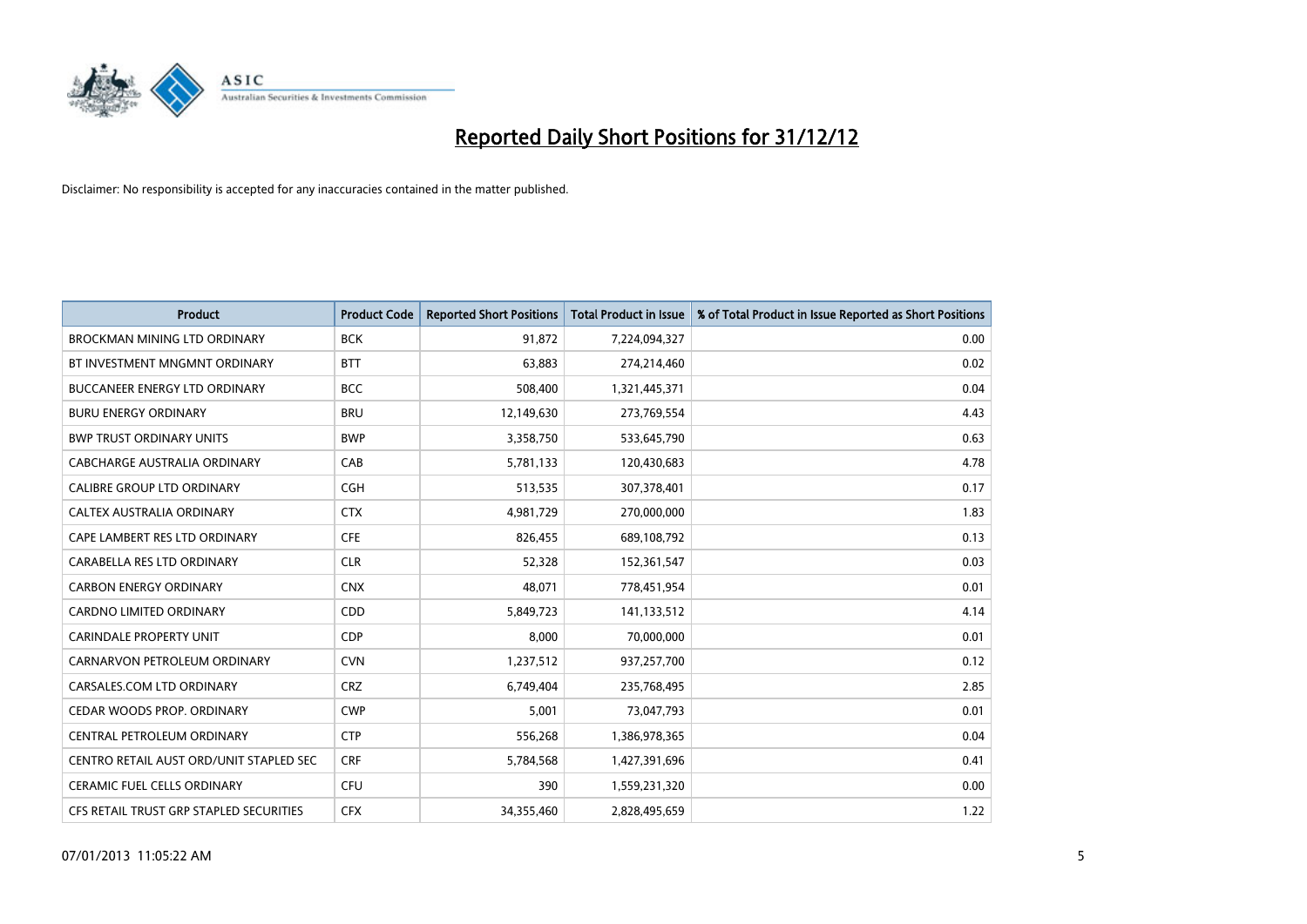

| <b>Product</b>                          | <b>Product Code</b> | <b>Reported Short Positions</b> | <b>Total Product in Issue</b> | % of Total Product in Issue Reported as Short Positions |
|-----------------------------------------|---------------------|---------------------------------|-------------------------------|---------------------------------------------------------|
| CHALLENGER DIV.PRO. STAPLED UNITS       | <b>CDI</b>          | 58,678                          | 214,101,013                   | 0.02                                                    |
| CHALLENGER LIMITED ORDINARY             | <b>CGF</b>          | 4,082,635                       | 544,652,710                   | 0.74                                                    |
| CHARTER HALL GROUP STAPLED US PROHIBIT. | <b>CHC</b>          | 301,569                         | 298,730,356                   | 0.11                                                    |
| <b>CHARTER HALL RETAIL UNITS</b>        | <b>CQR</b>          | 1,035,660                       | 334,098,571                   | 0.30                                                    |
| <b>CHORUS LIMITED ORDINARY</b>          | <b>CNU</b>          | 1,056,080                       | 385,082,123                   | 0.28                                                    |
| CITIGOLD CORP LTD ORDINARY              | <b>CTO</b>          | 1,363,288                       | 1,352,907,765                 | 0.10                                                    |
| <b>CLOUGH LIMITED ORDINARY</b>          | <b>CLO</b>          | 114,788                         | 775,259,839                   | 0.02                                                    |
| CNPR GRP UNITS/ORD STAPLED              | <b>CNP</b>          | 2,537                           | 972,414,514                   | 0.00                                                    |
| COAL OF AFRICA LTD ORDINARY             | <b>CZA</b>          | 67,650                          | 800,951,034                   | 0.01                                                    |
| <b>COALSPUR MINES LTD ORDINARY</b>      | <b>CPL</b>          | 13,666,159                      | 620,729,899                   | 2.22                                                    |
| COCA-COLA AMATIL ORDINARY               | <b>CCL</b>          | 3,978,392                       | 762,133,414                   | 0.50                                                    |
| COCHLEAR LIMITED ORDINARY               | <b>COH</b>          | 5,061,703                       | 57,026,689                    | 8.89                                                    |
| <b>COCKATOO COAL ORDINARY</b>           | COK                 | 16,633,856                      | 1,016,746,908                 | 1.64                                                    |
| <b>CODAN LIMITED ORDINARY</b>           | <b>CDA</b>          | 50,001                          | 176,862,573                   | 0.03                                                    |
| <b>COLLINS FOODS LTD ORDINARY</b>       | <b>CKF</b>          | 320,971                         | 93,000,003                    | 0.35                                                    |
| COMMONWEALTH BANK, ORDINARY             | CBA                 | 14,443,112                      | 1,609,180,841                 | 0.87                                                    |
| <b>COMMONWEALTH PROP ORDINARY UNITS</b> | <b>CPA</b>          | 14,430,027                      | 2,347,003,413                 | 0.62                                                    |
| <b>COMPASS RESOURCES ORDINARY</b>       | <b>CMR</b>          | 7,472                           | 1,403,744,100                 | 0.00                                                    |
| <b>COMPUTERSHARE LTD ORDINARY</b>       | <b>CPU</b>          | 12,322,621                      | 555,664,059                   | 2.19                                                    |
| CONTINENTAL COAL LTD ORDINARY           | CCC                 | 983                             | 473,061,772                   | 0.00                                                    |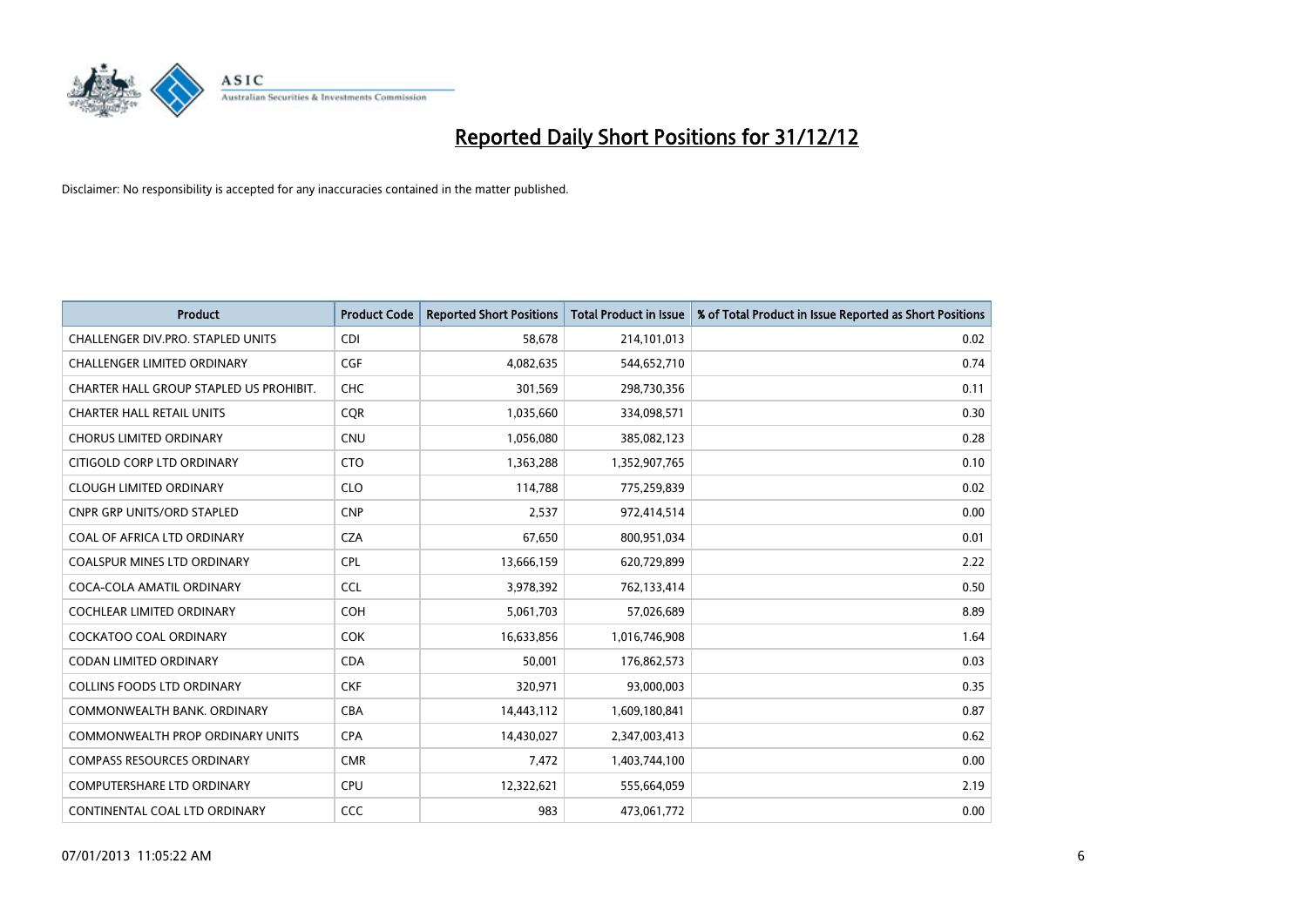

| <b>Product</b>                          | <b>Product Code</b> | <b>Reported Short Positions</b> | <b>Total Product in Issue</b> | % of Total Product in Issue Reported as Short Positions |
|-----------------------------------------|---------------------|---------------------------------|-------------------------------|---------------------------------------------------------|
| <b>COOPER ENERGY LTD ORDINARY</b>       | <b>COE</b>          | 236,742                         | 328,694,257                   | 0.07                                                    |
| CORP TRAVEL LIMITED ORDINARY            | <b>CTD</b>          | 134,863                         | 74,971,020                    | 0.18                                                    |
| <b>CREDIT CORP GROUP ORDINARY</b>       | <b>CCP</b>          | 35,974                          | 45,932,899                    | 0.07                                                    |
| <b>CROMWELL PROP STAPLED SECURITIES</b> | <b>CMW</b>          | 13,744,965                      | 1,407,704,638                 | 0.96                                                    |
| <b>CROWN LIMITED ORDINARY</b>           | <b>CWN</b>          | 7,525,842                       | 728,394,185                   | 1.03                                                    |
| <b>CSG LIMITED ORDINARY</b>             | CSV                 | 703,576                         | 278,394,845                   | 0.26                                                    |
| <b>CSL LIMITED ORDINARY</b>             | <b>CSL</b>          | 2,299,334                       | 498,756,024                   | 0.46                                                    |
| <b>CSR LIMITED ORDINARY</b>             | <b>CSR</b>          | 43,170,047                      | 506,000,315                   | 8.53                                                    |
| <b>CUDECO LIMITED ORDINARY</b>          | CDU                 | 5,408,143                       | 188,943,961                   | 2.86                                                    |
| DART ENERGY LTD ORDINARY                | <b>DTE</b>          | 15,609,380                      | 878,168,388                   | 1.77                                                    |
| DAVID JONES LIMITED ORDINARY            | <b>DJS</b>          | 57,885,340                      | 531,788,775                   | 10.84                                                   |
| <b>DECMIL GROUP LIMITED ORDINARY</b>    | <b>DCG</b>          | 995,813                         | 168,203,219                   | 0.59                                                    |
| DEVINE LIMITED ORDINARY                 | <b>DVN</b>          | 192,462                         | 158,730,556                   | 0.12                                                    |
| DEXUS PROPERTY GROUP STAPLED UNITS      | <b>DXS</b>          | 14,926,412                      | 4,839,024,176                 | 0.30                                                    |
| DISCOVERY METALS LTD ORDINARY           | <b>DML</b>          | 2,518,022                       | 486,986,451                   | 0.52                                                    |
| DOMINO PIZZA ENTERPR ORDINARY           | <b>DMP</b>          | 82,978                          | 70,192,674                    | 0.11                                                    |
| DORAY MINERALS LTD ORDINARY             | <b>DRM</b>          | 105,000                         | 139,200,101                   | 0.08                                                    |
| DOWNER EDI LIMITED ORDINARY             | <b>DOW</b>          | 7,786,760                       | 429,100,296                   | 1.81                                                    |
| DRILLSEARCH ENERGY ORDINARY             | <b>DLS</b>          | 1,526,179                       | 427,353,371                   | 0.35                                                    |
| DUET GROUP STAPLED US PROHIBIT.         | <b>DUE</b>          | 19,645,066                      | 1,158,216,750                 | 1.70                                                    |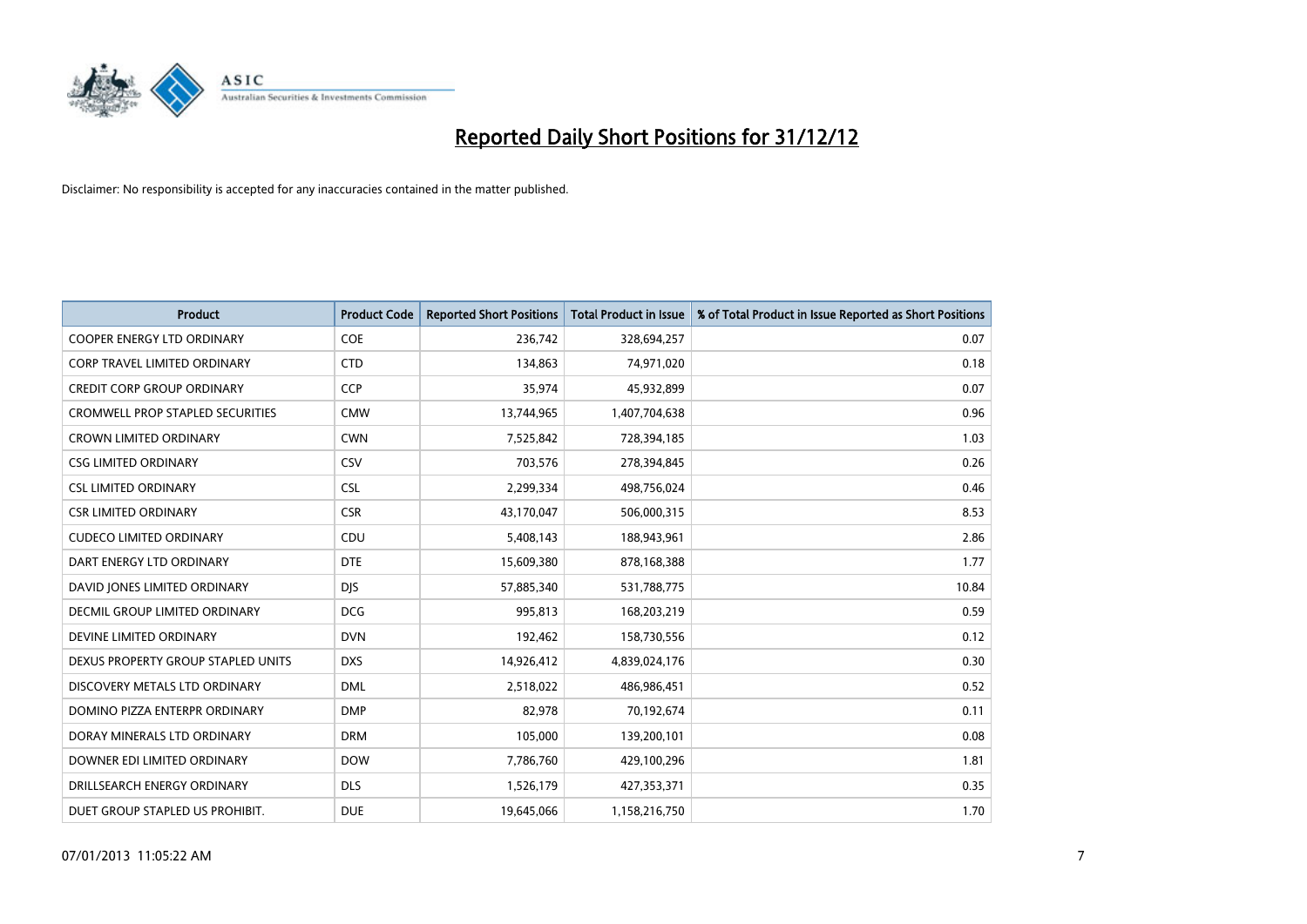

| <b>Product</b>                        | <b>Product Code</b> | <b>Reported Short Positions</b> | <b>Total Product in Issue</b> | % of Total Product in Issue Reported as Short Positions |
|---------------------------------------|---------------------|---------------------------------|-------------------------------|---------------------------------------------------------|
| DULUXGROUP LIMITED ORDINARY           | <b>DLX</b>          | 8,956,508                       | 374,507,181                   | 2.40                                                    |
| <b>DWS LTD ORDINARY</b>               | <b>DWS</b>          | 100,553                         | 132,362,763                   | 0.08                                                    |
| ECHO ENTERTAINMENT ORDINARY           | EGP                 | 10,485,734                      | 825,672,730                   | 1.26                                                    |
| ELDERS LIMITED ORDINARY               | <b>ELD</b>          | 19,021,347                      | 448,598,480                   | 4.25                                                    |
| ELEMENTAL MINERALS ORDINARY           | <b>ELM</b>          | 39.616                          | 288,587,228                   | 0.01                                                    |
| ELEMENTOS LIMITED ORDINARY            | <b>ELT</b>          | 16                              | 148,352,638                   | 0.00                                                    |
| <b>EMECO HOLDINGS ORDINARY</b>        | <b>EHL</b>          | 7.381.041                       | 599,675,707                   | 1.24                                                    |
| <b>ENDEAVOUR MIN CORP CDI 1:1</b>     | <b>EVR</b>          | 106,622                         | 126,365,941                   | 0.09                                                    |
| ENERGY RESOURCES ORDINARY 'A'         | <b>ERA</b>          | 6,911,882                       | 517,725,062                   | 1.32                                                    |
| <b>ENERGY WORLD CORPOR, ORDINARY</b>  | <b>EWC</b>          | 18,726,143                      | 1,734,166,672                 | 1.07                                                    |
| <b>ENVESTRA LIMITED ORDINARY</b>      | <b>ENV</b>          | 10,439,676                      | 1,603,333,497                 | 0.65                                                    |
| EQUATORIAL RES LTD ORDINARY           | EQX                 | 163,425                         | 117,235,353                   | 0.14                                                    |
| EVOLUTION MINING LTD ORDINARY         | <b>EVN</b>          | 3,691,078                       | 708,092,989                   | 0.51                                                    |
| FAIRFAX MEDIA LTD ORDINARY            | <b>FXI</b>          | 314,699,502                     | 2,351,955,725                 | 13.37                                                   |
| FAR LTD ORDINARY                      | <b>FAR</b>          | 21,000,000                      | 2,499,846,742                 | 0.84                                                    |
| FKP PROPERTY GROUP STAPLED SECURITIES | <b>FKP</b>          | 6,819,878                       | 321,578,705                   | 2.11                                                    |
| FLEETWOOD CORP ORDINARY               | <b>FWD</b>          | 2,879,141                       | 60,033,258                    | 4.79                                                    |
| FLETCHER BUILDING ORDINARY            | <b>FBU</b>          | 6,529,345                       | 684,793,538                   | 0.96                                                    |
| <b>FLEXIGROUP LIMITED ORDINARY</b>    | <b>FXL</b>          | 378,074                         | 287,469,669                   | 0.13                                                    |
| <b>FLIGHT CENTRE ORDINARY</b>         | <b>FLT</b>          | 12,800,435                      | 100,160,128                   | 12.78                                                   |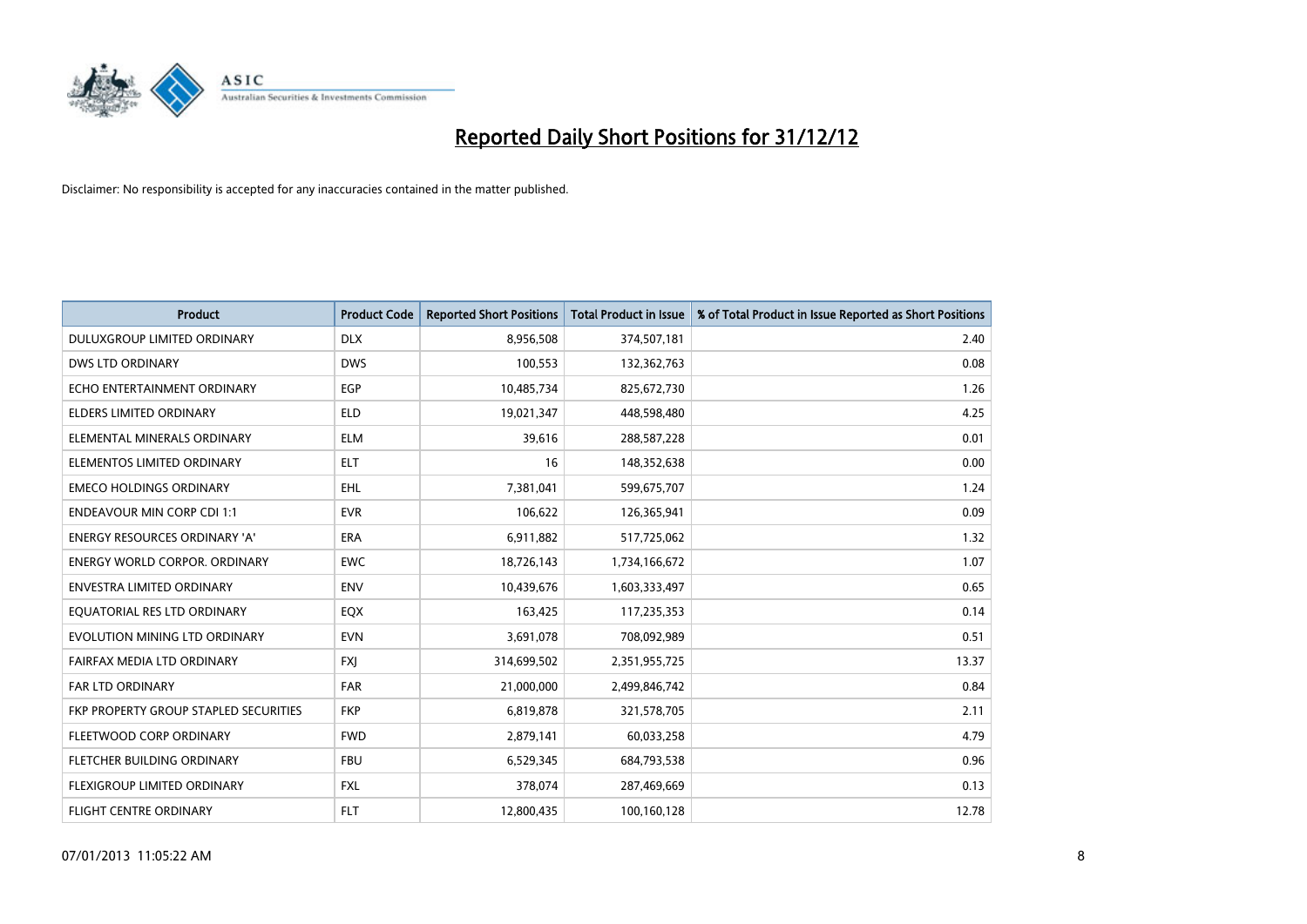

| <b>Product</b>                            | <b>Product Code</b> | <b>Reported Short Positions</b> | <b>Total Product in Issue</b> | % of Total Product in Issue Reported as Short Positions |
|-------------------------------------------|---------------------|---------------------------------|-------------------------------|---------------------------------------------------------|
| FLINDERS MINES LTD ORDINARY               | <b>FMS</b>          | 761,521                         | 1,821,300,404                 | 0.04                                                    |
| FOCUS MINERALS LTD ORDINARY               | <b>FML</b>          | 131,016                         | 8,822,771,352                 | 0.00                                                    |
| FONTERRA SHARE FUND ORDINARY UNITS        | <b>FSF</b>          | 18,182                          | 95,454,540                    | 0.02                                                    |
| FORGE GROUP LIMITED ORDINARY              | <b>FGE</b>          | 102,492                         | 86,169,014                    | 0.11                                                    |
| <b>FORTESCUE METALS GRP ORDINARY</b>      | <b>FMG</b>          | 190,453,780                     | 3,113,798,659                 | 6.10                                                    |
| <b>G.U.D. HOLDINGS ORDINARY</b>           | <b>GUD</b>          | 1,494,770                       | 71,341,319                    | 2.08                                                    |
| <b>G8 EDUCATION LIMITED ORDINARY</b>      | <b>GEM</b>          | 190.007                         | 246,048,593                   | 0.08                                                    |
| <b>GALAXY RESOURCES ORDINARY</b>          | GXY                 | 2,993,161                       | 560,357,421                   | 0.53                                                    |
| <b>GENETIC TECHNOLOGIES ORDINARY</b>      | <b>GTG</b>          | 719,100                         | 474,971,819                   | 0.15                                                    |
| <b>GEODYNAMICS LIMITED ORDINARY</b>       | GDY                 | 850                             | 406,452,608                   | 0.00                                                    |
| <b>GINDALBIE METALS LTD ORDINARY</b>      | <b>GBG</b>          | 26,924,899                      | 1,404,350,200                 | 1.92                                                    |
| <b>GOODMAN FIELDER, ORDINARY</b>          | <b>GFF</b>          | 25,106,281                      | 1,955,559,207                 | 1.28                                                    |
| <b>GOODMAN GROUP STAPLED US PROHIBIT.</b> | <b>GMG</b>          | 2,737,501                       | 1,713,233,947                 | 0.16                                                    |
| <b>GPT GROUP STAPLED SEC.</b>             | <b>GPT</b>          | 7,856,341                       | 1,766,785,075                 | 0.45                                                    |
| <b>GRAINCORP LIMITED A CLASS ORDINARY</b> | <b>GNC</b>          | 1,576,763                       | 228,855,628                   | 0.69                                                    |
| <b>GRANGE RESOURCES. ORDINARY</b>         | <b>GRR</b>          | 1,360,940                       | 1,155,487,102                 | 0.11                                                    |
| <b>GREENLAND MIN EN LTD ORDINARY</b>      | GGG                 | 4,490,481                       | 567,937,409                   | 0.79                                                    |
| <b>GRYPHON MINERALS LTD ORDINARY</b>      | GRY                 | 16,675,958                      | 400,464,983                   | 4.17                                                    |
| <b>GUILDFORD COAL LTD ORDINARY</b>        | <b>GUF</b>          | 1,439,010                       | 521,046,899                   | 0.27                                                    |
| <b>GUNNS LIMITED ORDINARY</b>             | <b>GNS</b>          | 51,485,830                      | 848,401,559                   | 6.06                                                    |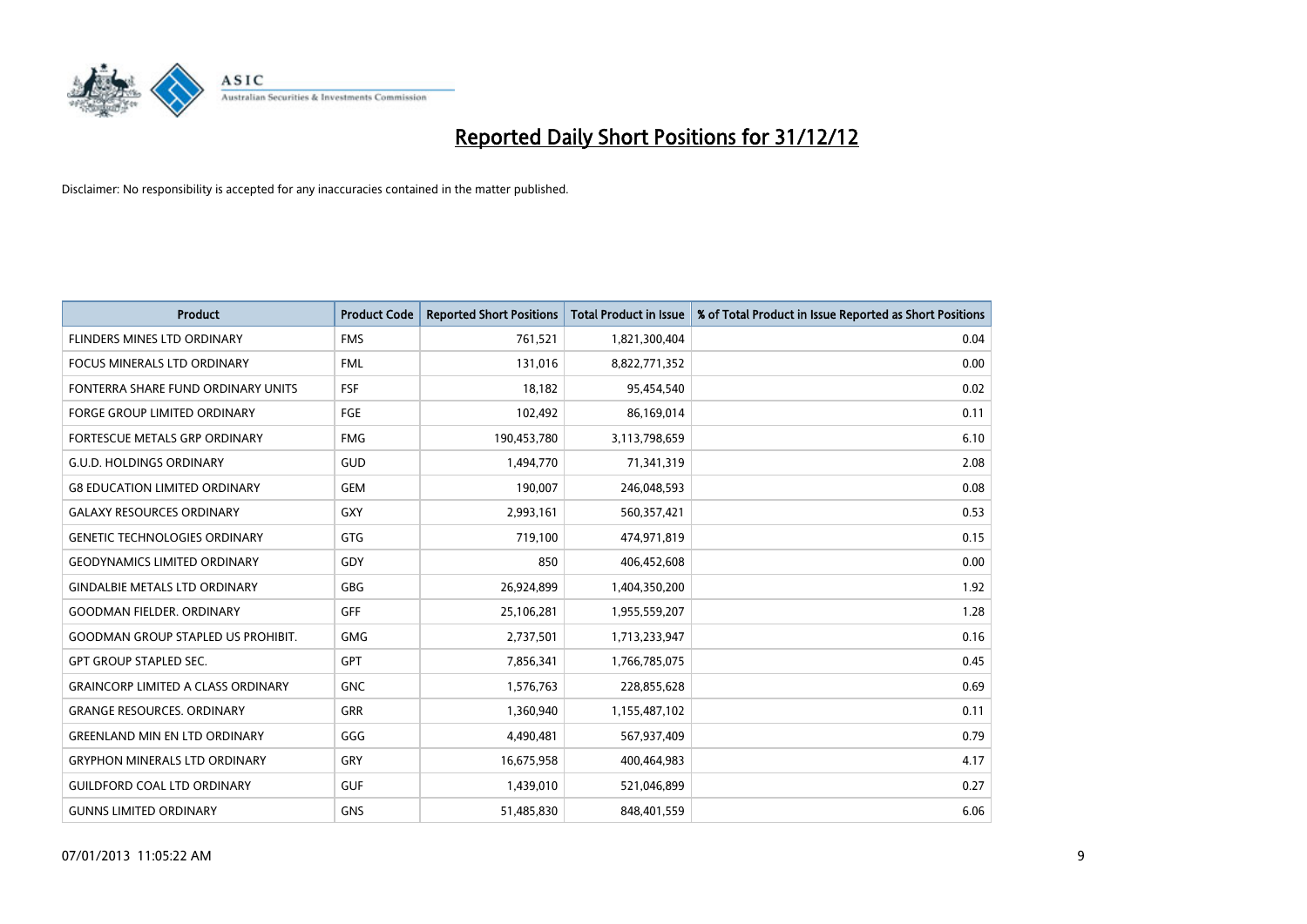

| <b>Product</b>                           | <b>Product Code</b> | <b>Reported Short Positions</b> | <b>Total Product in Issue</b> | % of Total Product in Issue Reported as Short Positions |
|------------------------------------------|---------------------|---------------------------------|-------------------------------|---------------------------------------------------------|
| <b>GWA GROUP LTD ORDINARY</b>            | <b>GWA</b>          | 10,156,123                      | 304,706,899                   | 3.33                                                    |
| <b>HARVEY NORMAN ORDINARY</b>            | <b>HVN</b>          | 118,322,326                     | 1,062,316,784                 | 11.15                                                   |
| HASTIE GROUP LIMITED ORDINARY            | <b>HST</b>          | 233,914                         | 137,353,504                   | 0.17                                                    |
| <b>HENDERSON GROUP CDI 1:1</b>           | <b>HGG</b>          | 1,479,883                       | 709,662,473                   | 0.21                                                    |
| HFA HOLDINGS LIMITED ORDINARY            | <b>HFA</b>          | 3.809                           | 117,332,831                   | 0.00                                                    |
| HILLGROVE RES LTD ORDINARY               | <b>HGO</b>          | 3,410,553                       | 1,022,760,221                 | 0.33                                                    |
| HILLS HOLDINGS LTD ORDINARY              | <b>HIL</b>          | 3,186,366                       | 246,500,444                   | 1.28                                                    |
| HORIZON OIL LIMITED ORDINARY             | <b>HZN</b>          | 35,522,184                      | 1,130,811,515                 | 3.14                                                    |
| HOT CHILI LTD ORDINARY                   | <b>HCH</b>          | 997,524                         | 284,276,224                   | 0.35                                                    |
| <b>ICON ENERGY LIMITED ORDINARY</b>      | <b>ICN</b>          | 16,678                          | 533,391,210                   | 0.00                                                    |
| <b>IINET LIMITED ORDINARY</b>            | <b>IIN</b>          | 197,513                         | 161,238,847                   | 0.12                                                    |
| <b>ILUKA RESOURCES ORDINARY</b>          | ILU                 | 65,776,153                      | 418,700,517                   | 15.72                                                   |
| <b>IMDEX LIMITED ORDINARY</b>            | <b>IMD</b>          | 813,895                         | 210,473,188                   | 0.38                                                    |
| <b>INCITEC PIVOT ORDINARY</b>            | IPL                 | 4,408,003                       | 1,628,730,107                 | 0.27                                                    |
| <b>INDEPENDENCE GROUP ORDINARY</b>       | <b>IGO</b>          | 4,843,071                       | 232,882,535                   | 2.07                                                    |
| <b>INDOPHIL RESOURCES ORDINARY</b>       | <b>IRN</b>          | 427,299                         | 1,203,146,194                 | 0.04                                                    |
| <b>INFIGEN ENERGY STAPLED SECURITIES</b> | <b>IFN</b>          | 3,363,615                       | 762,265,972                   | 0.43                                                    |
| INSURANCE AUSTRALIA ORDINARY             | IAG                 | 5,562,818                       | 2,079,034,021                 | 0.25                                                    |
| <b>INTEGRA MINING LTD, ORDINARY</b>      | <b>IGR</b>          | 254,595                         | 934,440,899                   | 0.02                                                    |
| <b>INTEGRATED RESEARCH ORDINARY</b>      | IRI                 | 2.966                           | 168,359,453                   | 0.00                                                    |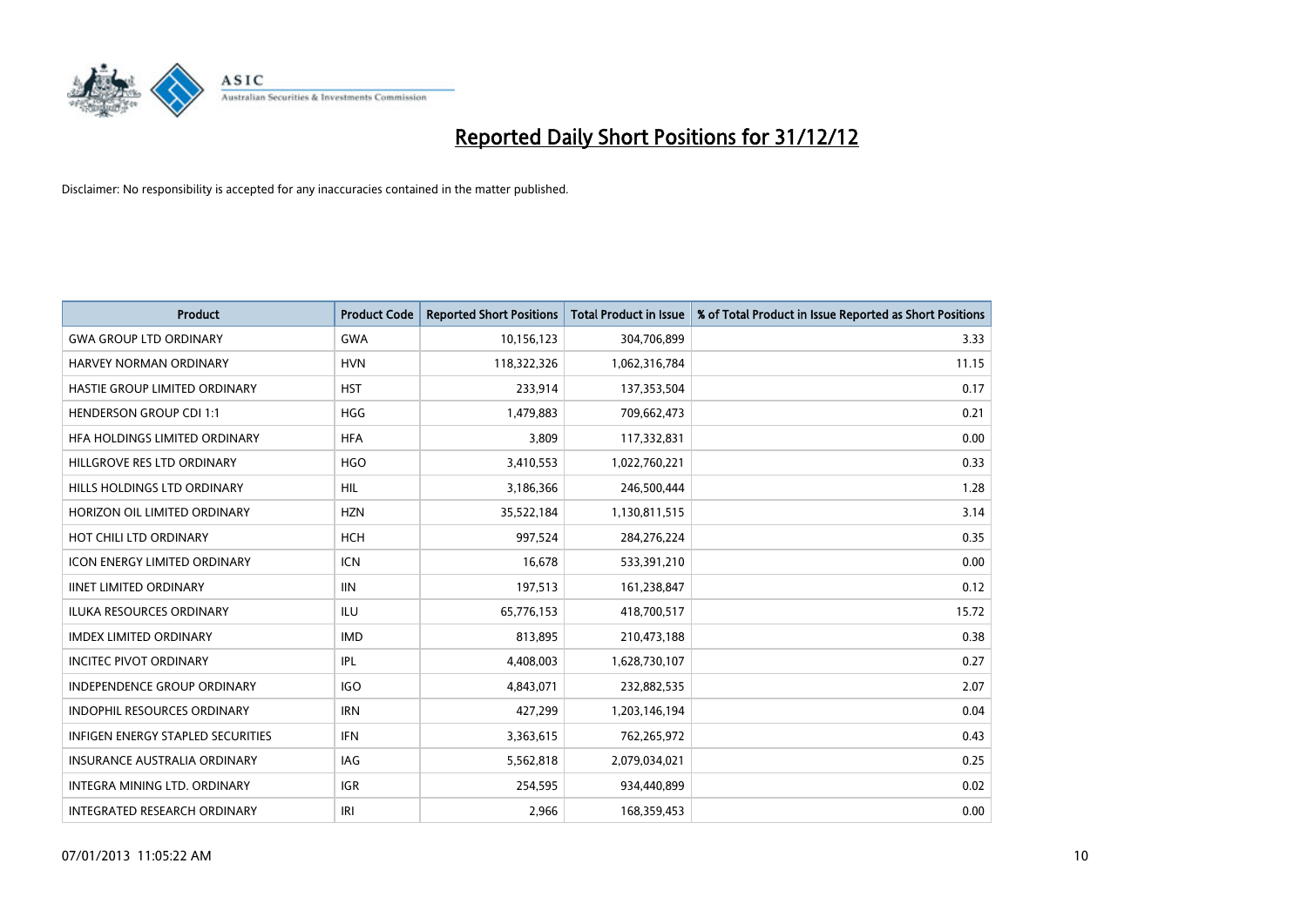

| <b>Product</b>                                  | <b>Product Code</b> | <b>Reported Short Positions</b> | <b>Total Product in Issue</b> | % of Total Product in Issue Reported as Short Positions |
|-------------------------------------------------|---------------------|---------------------------------|-------------------------------|---------------------------------------------------------|
| <b>INTREPID MINES ORDINARY</b>                  | <b>IAU</b>          | 11,025,384                      | 555,419,975                   | 1.98                                                    |
| <b>INVESTA OFFICE FUND STAPLED SECURITIES</b>   | <b>IOF</b>          | 3,357,176                       | 614,047,458                   | 0.55                                                    |
| <b>INVOCARE LIMITED ORDINARY</b>                | <b>IVC</b>          | 3,315,848                       | 110,030,298                   | 3.01                                                    |
| ION LIMITED ORDINARY                            | <b>ION</b>          | 164,453                         | 256,365,105                   | 0.06                                                    |
| <b>IOOF HOLDINGS LTD ORDINARY</b>               | IFL.                | 1,371,871                       | 229,794,395                   | 0.58                                                    |
| <b>IRESS LIMITED ORDINARY</b>                   | <b>IRE</b>          | 2,112,386                       | 128,620,231                   | 1.66                                                    |
| <b>IRON ORE HOLDINGS ORDINARY</b>               | <b>IOH</b>          | 39,352                          | 161,174,005                   | 0.02                                                    |
| ISHARES S&P 500 CDI 1:1                         | <b>IVV</b>          | 964                             | 116,350,000                   | 0.00                                                    |
| <b>IVANHOE AUSTRALIA ORDINARY</b>               | <b>IVA</b>          | 1,972,281                       | 714,483,151                   | 0.27                                                    |
| <b>JAMES HARDIE INDUST CHESS DEPOSITARY INT</b> | <b>IHX</b>          | 9,139,693                       | 440,917,727                   | 2.06                                                    |
| <b>IB HI-FI LIMITED ORDINARY</b>                | <b>IBH</b>          | 20,314,550                      | 98,850,643                    | 20.55                                                   |
| <b>JUMBO INTERACTIVE ORDINARY</b>               | <b>JIN</b>          | 1,000                           | 43,002,560                    | 0.00                                                    |
| <b>JUPITER MINES ORDINARY</b>                   | <b>IMS</b>          | 1,672                           | 2,281,835,383                 | 0.00                                                    |
| <b>KAGARA LTD ORDINARY</b>                      | KZL                 | 2,964,402                       | 798,953,117                   | 0.36                                                    |
| KANGAROO RES LTD ORDINARY                       | <b>KRL</b>          | 191,687                         | 3,434,430,012                 | 0.01                                                    |
| KAROON GAS AUSTRALIA ORDINARY                   | <b>KAR</b>          | 159,301                         | 221,420,769                   | 0.07                                                    |
| KATHMANDU HOLD LTD ORDINARY                     | <b>KMD</b>          | 642,615                         | 200,215,894                   | 0.33                                                    |
| <b>KBL MINING LIMITED ORDINARY</b>              | <b>KBL</b>          | 1,820                           | 293,535,629                   | 0.00                                                    |
| <b>KENTOR GOLD LIMITED ORDINARY</b>             | KGL                 | 275                             | 140,040,563                   | 0.00                                                    |
| KINGSGATE CONSOLID. ORDINARY                    | <b>KCN</b>          | 8,008,796                       | 151,828,173                   | 5.27                                                    |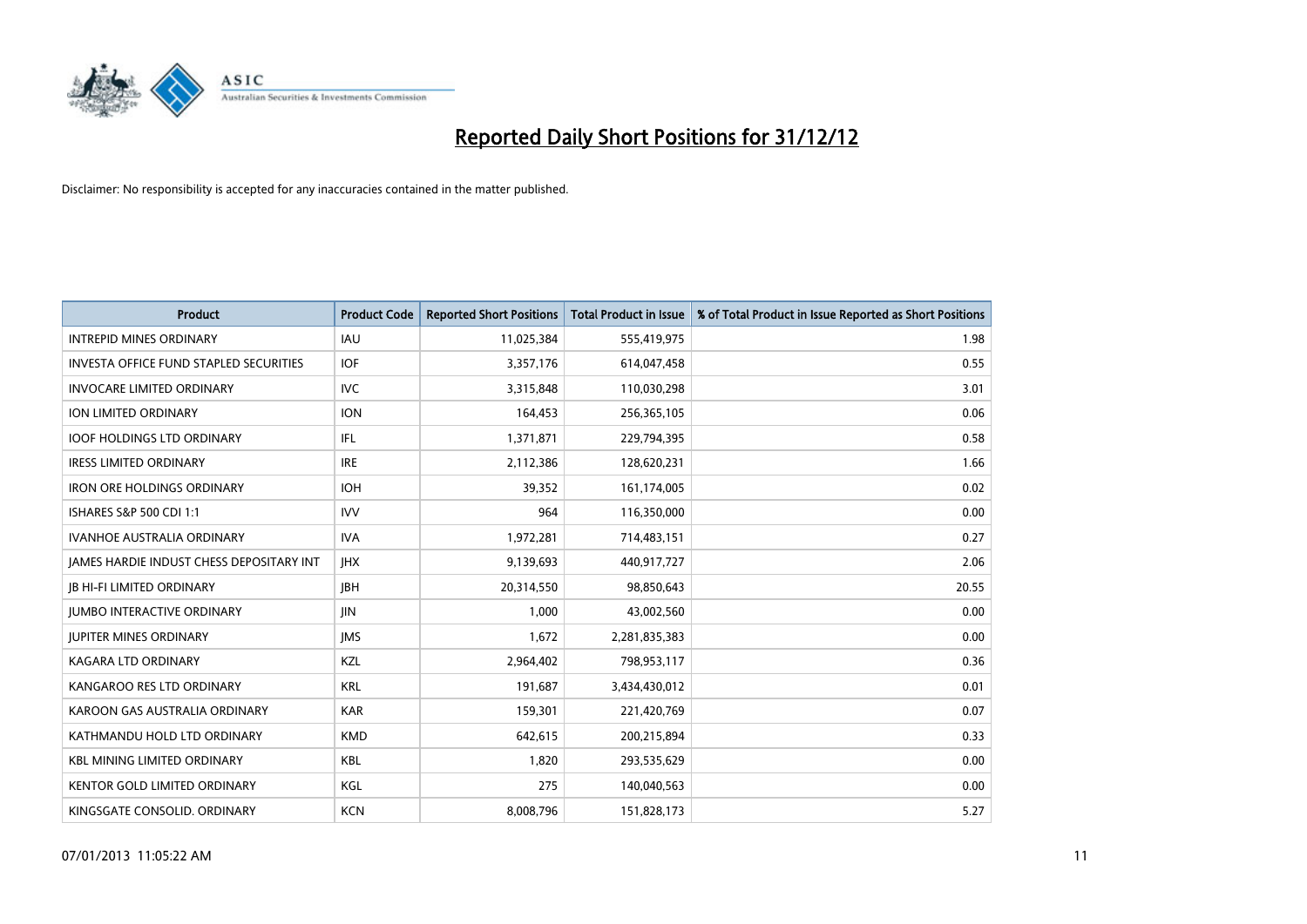

| <b>Product</b>                        | <b>Product Code</b> | <b>Reported Short Positions</b> | <b>Total Product in Issue</b> | % of Total Product in Issue Reported as Short Positions |
|---------------------------------------|---------------------|---------------------------------|-------------------------------|---------------------------------------------------------|
| KINGSROSE MINING LTD ORDINARY         | <b>KRM</b>          | 37,030                          | 291,261,517                   | 0.01                                                    |
| LEIGHTON HOLDINGS ORDINARY            | LEI                 | 8,470,553                       | 337, 164, 188                 | 2.50                                                    |
| LEND LEASE GROUP UNIT/ORD STAPLED     | LLC                 | 5,354,489                       | 574,351,883                   | 0.92                                                    |
| LINC ENERGY LTD ORDINARY              | <b>LNC</b>          | 27,629,260                      | 504,487,631                   | 5.46                                                    |
| LIQUEFIED NATURAL ORDINARY            | <b>LNG</b>          | 272,800                         | 267,699,015                   | 0.10                                                    |
| LYCOPODIUM LIMITED ORDINARY           | LYL                 | 602                             | 38,755,103                    | 0.00                                                    |
| LYNAS CORPORATION ORDINARY            | <b>LYC</b>          | 132,460,480                     | 1,960,801,292                 | 6.76                                                    |
| M2 TELECOMMUNICATION ORDINARY         | <b>MTU</b>          | 6,610,756                       | 157,976,251                   | 4.17                                                    |
| <b>MACA LIMITED ORDINARY</b>          | <b>MLD</b>          | 888,718                         | 150,000,000                   | 0.59                                                    |
| <b>MACMAHON HOLDINGS ORDINARY</b>     | <b>MAH</b>          | 16,973,844                      | 1,020,539,461                 | 1.67                                                    |
| MACQ ATLAS ROADS GRP ORDINARY STAPLED | <b>MOA</b>          | 4,770,861                       | 478,531,436                   | 0.99                                                    |
| MACQUARIE GROUP LTD ORDINARY          | MQG                 | 6,174,929                       | 339,178,329                   | 1.79                                                    |
| MARENGO MINING ORDINARY               | <b>MGO</b>          | 26,950                          | 1,137,870,521                 | 0.00                                                    |
| <b>MATRIX C &amp; E LTD ORDINARY</b>  | <b>MCE</b>          | 4,061,222                       | 94,555,428                    | 4.29                                                    |
| MAVERICK DRILLING ORDINARY            | <b>MAD</b>          | 10,346,874                      | 452,726,751                   | 2.29                                                    |
| MAYNE PHARMA LTD ORDINARY             | <b>MYX</b>          | 546,300                         | 545,527,413                   | 0.10                                                    |
| MCMILLAN SHAKESPEARE ORDINARY         | <b>MMS</b>          | 870,123                         | 74,523,965                    | 1.16                                                    |
| MEDUSA MINING LTD ORDINARY            | <b>MML</b>          | 2,545,140                       | 188,903,911                   | 1.36                                                    |
| MELBOURNE IT LIMITED ORDINARY         | <b>MLB</b>          | 492,222                         | 82,451,363                    | 0.60                                                    |
| MEO AUSTRALIA LTD ORDINARY            | <b>MEO</b>          | 10,845                          | 627,264,587                   | 0.00                                                    |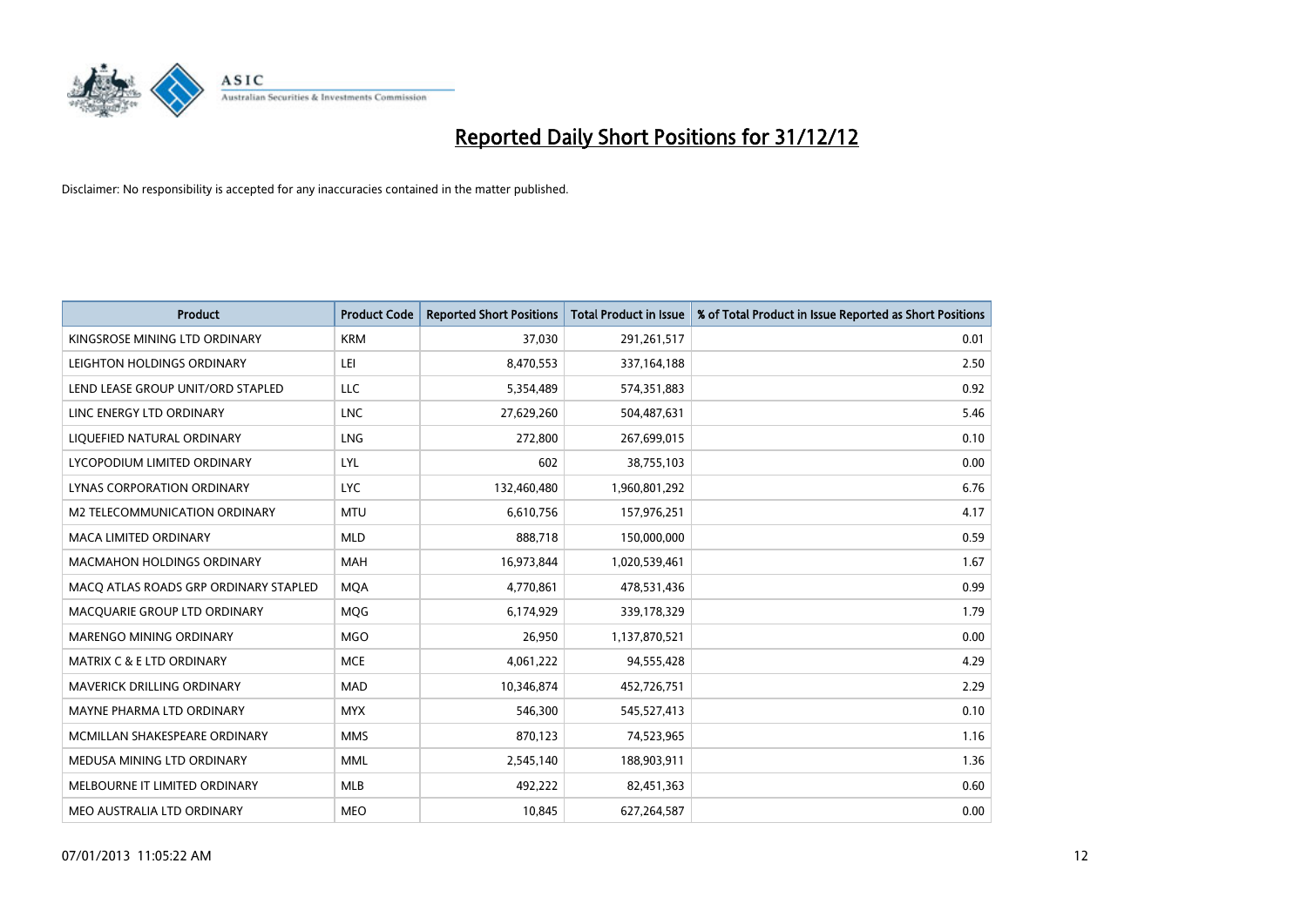

| <b>Product</b>                     | <b>Product Code</b> | <b>Reported Short Positions</b> | <b>Total Product in Issue</b> | % of Total Product in Issue Reported as Short Positions |
|------------------------------------|---------------------|---------------------------------|-------------------------------|---------------------------------------------------------|
| <b>MERMAID MARINE ORDINARY</b>     | <b>MRM</b>          | 1,188,833                       | 223,832,900                   | 0.54                                                    |
| <b>MESOBLAST LIMITED ORDINARY</b>  | <b>MSB</b>          | 17,256,071                      | 287,132,832                   | 6.01                                                    |
| <b>METALS X LIMITED ORDINARY</b>   | <b>MLX</b>          | 4,702,150                       | 1,651,766,110                 | 0.28                                                    |
| METCASH LIMITED ORDINARY           | <b>MTS</b>          | 91,954,268                      | 880,704,786                   | 10.42                                                   |
| METMINCO LIMITED ORDINARY          | <b>MNC</b>          | 54,825                          | 1,749,543,023                 | 0.00                                                    |
| MICLYN EXP OFFSHR ORDINARY         | <b>MIO</b>          | 145,638                         | 278,639,188                   | 0.05                                                    |
| MILTON CORPORATION ORDINARY        | <b>MLT</b>          | 12,800                          | 121,625,655                   | 0.01                                                    |
| MINCOR RESOURCES NL ORDINARY       | <b>MCR</b>          | 2,259,221                       | 188,208,274                   | 1.20                                                    |
| MINERAL DEPOSITS ORDINARY          | <b>MDL</b>          | 390,673                         | 83,538,786                    | 0.47                                                    |
| MINERAL RESOURCES, ORDINARY        | <b>MIN</b>          | 3,789,555                       | 185,333,269                   | 2.06                                                    |
| MIRABELA NICKEL LTD ORDINARY       | <b>MBN</b>          | 7,674,404                       | 876,582,736                   | 0.86                                                    |
| MIRVAC GROUP STAPLED SECURITIES    | <b>MGR</b>          | 5,185,925                       | 3,425,587,451                 | 0.14                                                    |
| MOLOPO ENERGY LTD ORDINARY         | <b>MPO</b>          | 542,858                         | 245,849,711                   | 0.22                                                    |
| <b>MONADELPHOUS GROUP ORDINARY</b> | <b>MND</b>          | 6,872,785                       | 90,663,543                    | 7.58                                                    |
| MORTGAGE CHOICE LTD ORDINARY       | <b>MOC</b>          | 2,404,157                       | 123,431,282                   | 1.96                                                    |
| <b>MOUNT GIBSON IRON ORDINARY</b>  | <b>MGX</b>          | 4,331,751                       | 1,090,584,232                 | 0.39                                                    |
| <b>MULTIPLEX SITES SITES</b>       | <b>MXUPA</b>        | 554                             | 4,500,000                     | 0.01                                                    |
| MURCHISON METALS LTD ORDINARY      | <b>MMX</b>          | 6,141,014                       | 450,427,346                   | 1.36                                                    |
| <b>MYER HOLDINGS LTD ORDINARY</b>  | <b>MYR</b>          | 81,823,043                      | 583,384,551                   | 14.02                                                   |
| MYSTATE LIMITED ORDINARY           | <b>MYS</b>          | 19,725                          | 87,117,374                    | 0.02                                                    |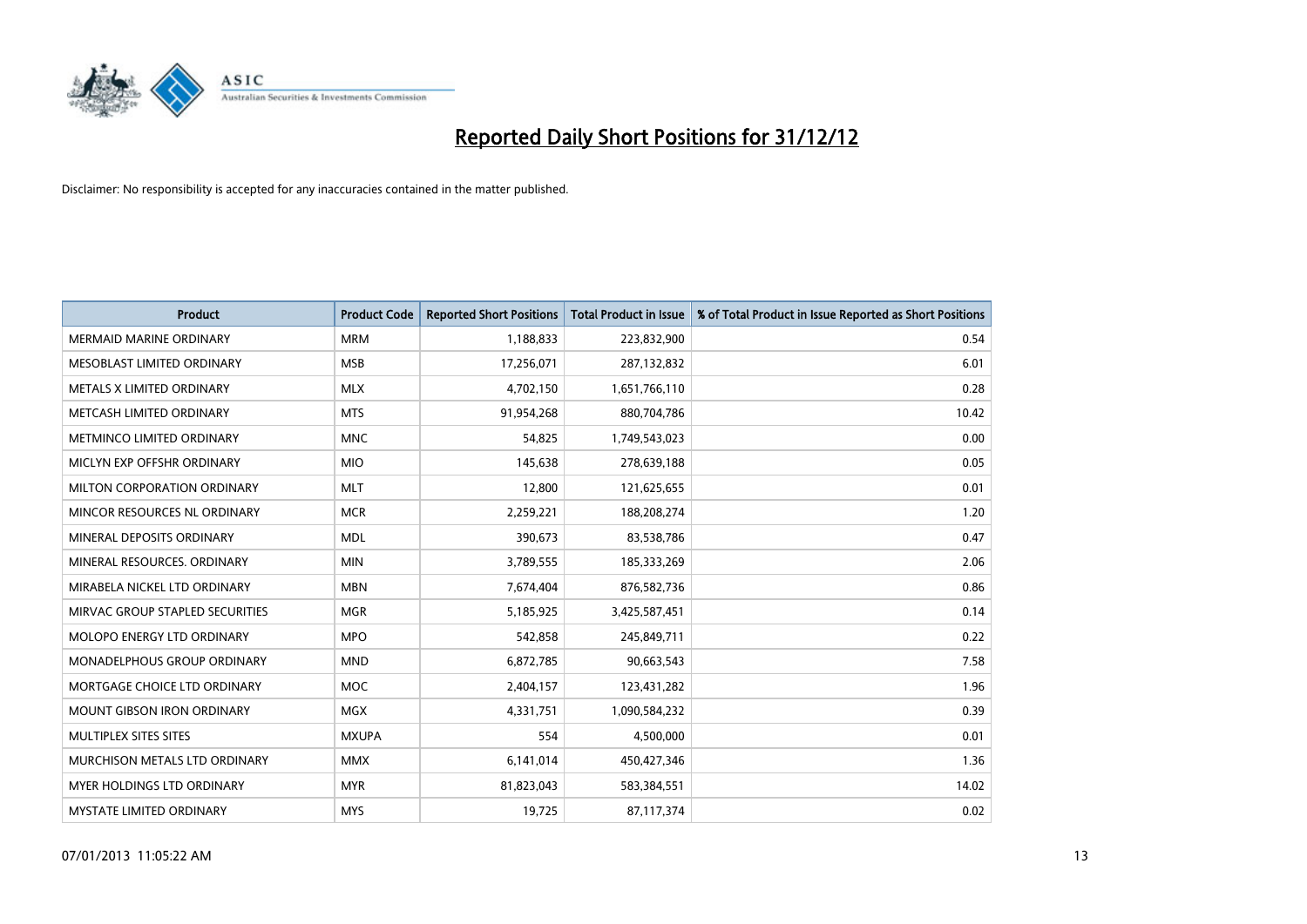

| <b>Product</b>                | <b>Product Code</b> | <b>Reported Short Positions</b> | <b>Total Product in Issue</b> | % of Total Product in Issue Reported as Short Positions |
|-------------------------------|---------------------|---------------------------------|-------------------------------|---------------------------------------------------------|
| NATIONAL AUST. BANK ORDINARY  | <b>NAB</b>          | 11,214,000                      | 2,342,207,090                 | 0.43                                                    |
| NAVITAS LIMITED ORDINARY      | <b>NVT</b>          | 9,121,586                       | 375,367,918                   | 2.44                                                    |
| NEON ENERGY LIMITED ORDINARY  | <b>NEN</b>          | 3,405,297                       | 549,844,091                   | 0.63                                                    |
| NEPTUNE MARINE ORDINARY       | <b>NMS</b>          | 60                              | 1,843,891,566                 | 0.00                                                    |
| NEW HOPE CORPORATION ORDINARY | <b>NHC</b>          | 2,416,409                       | 830,563,352                   | 0.30                                                    |
| NEWCREST MINING ORDINARY      | <b>NCM</b>          | 2,003,063                       | 765,906,839                   | 0.25                                                    |
| NEWS CORP A NON-VOTING CDI    | <b>NWSLV</b>        | 2,935,067                       | 1,536,221,408                 | 0.18                                                    |
| NEWS CORP B VOTING CDI        | <b>NWS</b>          | 1,549,620                       | 798,520,953                   | 0.19                                                    |
| NEWSAT LIMITED ORDINARY       | <b>NWT</b>          | 58,617                          | 233,052,157                   | 0.03                                                    |
| NEXTDC LIMITED ORDINARY       | <b>NXT</b>          | 3,221,666                       | 172,602,288                   | 1.85                                                    |
| NEXUS ENERGY LIMITED ORDINARY | <b>NXS</b>          | 7,952,218                       | 1,329,821,159                 | 0.60                                                    |
| NIB HOLDINGS LIMITED ORDINARY | <b>NHF</b>          | 10,859                          | 439,004,182                   | 0.00                                                    |
| NIDO PETROLEUM ORDINARY       | <b>NDO</b>          | 105,313                         | 1,599,454,290                 | 0.01                                                    |
| NOBLE MINERAL RES ORDINARY    | <b>NMG</b>          | 3,082,425                       | 666,397,952                   | 0.47                                                    |
| NORFOLK GROUP ORDINARY        | <b>NFK</b>          | 50                              | 158,890,730                   | 0.00                                                    |
| NORTHERN IRON LTD ORDINARY    | <b>NFE</b>          | 3,305,343                       | 484,405,314                   | 0.69                                                    |
| NORTHERN STAR ORDINARY        | <b>NST</b>          | 4,684,497                       | 424,218,168                   | 1.10                                                    |
| NRW HOLDINGS LIMITED ORDINARY | <b>NWH</b>          | 2,306,891                       | 278,888,011                   | 0.82                                                    |
| NUFARM LIMITED ORDINARY       | <b>NUF</b>          | 6,191,361                       | 262,721,422                   | 2.36                                                    |
| OAKTON LIMITED ORDINARY       | <b>OKN</b>          | 17,252                          | 91,721,874                    | 0.02                                                    |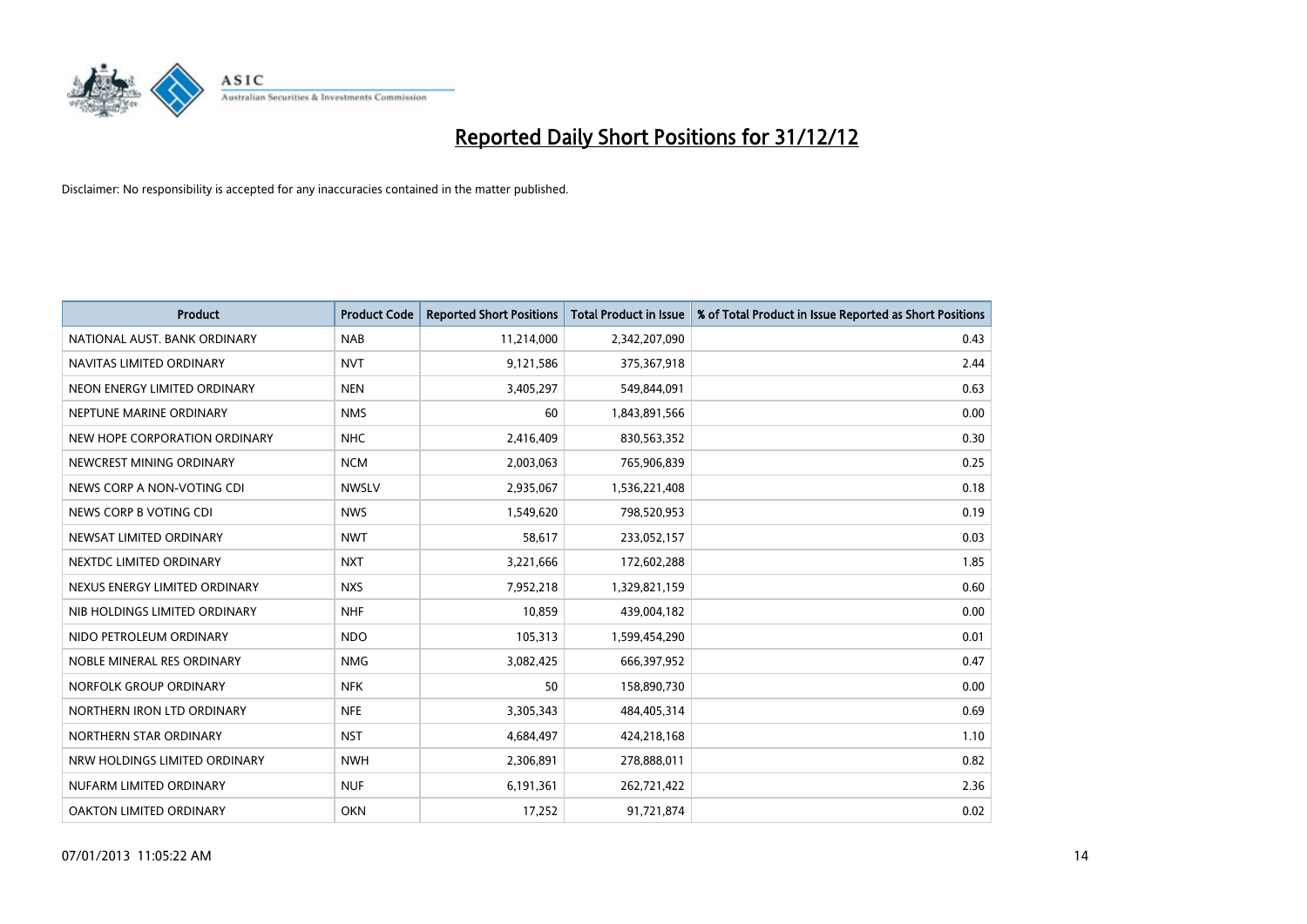

| <b>Product</b>                        | <b>Product Code</b> | <b>Reported Short Positions</b> | <b>Total Product in Issue</b> | % of Total Product in Issue Reported as Short Positions |
|---------------------------------------|---------------------|---------------------------------|-------------------------------|---------------------------------------------------------|
| OCEANAGOLD CORP. CHESS DEPOSITARY INT | <b>OGC</b>          | 2,055,988                       | 293,517,918                   | 0.69                                                    |
| OIL SEARCH LTD ORDINARY               | <b>OSH</b>          | 3,258,201                       | 1,334,756,742                 | 0.22                                                    |
| OM HOLDINGS LIMITED ORDINARY          | <b>OMH</b>          | 4,027,662                       | 673,423,337                   | 0.60                                                    |
| ORICA LIMITED ORDINARY                | ORI                 | 3,490,984                       | 366,686,516                   | 0.91                                                    |
| <b>ORIGIN ENERGY ORDINARY</b>         | <b>ORG</b>          | 16,714,077                      | 1,093,982,776                 | 1.49                                                    |
| OROCOBRE LIMITED ORDINARY             | <b>ORE</b>          | 59,177                          | 117,745,140                   | 0.04                                                    |
| OROTONGROUP LIMITED ORDINARY          | <b>ORL</b>          | 36,064                          | 40,880,902                    | 0.09                                                    |
| ORPHEUS ENERGY LTD ORDINARY           | <b>OEG</b>          | 67,200                          | 130,475,919                   | 0.05                                                    |
| OZ MINERALS ORDINARY                  | OZL                 | 4,771,838                       | 303,470,022                   | 1.58                                                    |
| <b>PACIFIC BRANDS ORDINARY</b>        | <b>PBG</b>          | 10,903,677                      | 912,915,695                   | 1.18                                                    |
| PALADIN ENERGY LTD ORDINARY           | <b>PDN</b>          | 82,457,737                      | 836,825,651                   | 9.86                                                    |
| PANAUST LIMITED ORDINARY              | <b>PNA</b>          | 2,808,072                       | 605,962,322                   | 0.46                                                    |
| PANCONTINENTAL OIL ORDINARY           | <b>PCL</b>          | 82,361                          | 1,150,994,096                 | 0.01                                                    |
| PANORAMIC RESOURCES ORDINARY          | PAN                 | 1,302,541                       | 256,058,555                   | 0.51                                                    |
| PAPERLINX LIMITED ORDINARY            | <b>PPX</b>          | 68,231                          | 609,280,761                   | 0.01                                                    |
| PAPILLON RES LTD ORDINARY             | PIR                 | 2,431,400                       | 268,269,982                   | 0.90                                                    |
| PATTIES FOODS LTD ORDINARY            | PFL                 | 100,000                         | 139,065,639                   | 0.07                                                    |
| PEET LIMITED ORDINARY                 | <b>PPC</b>          | 4,061,223                       | 321,013,141                   | 1.27                                                    |
| PERILYA LIMITED ORDINARY              | PEM                 | 514                             | 769,316,426                   | 0.00                                                    |
| PERPETUAL LIMITED ORDINARY            | <b>PPT</b>          | 2,119,837                       | 41,980,678                    | 5.06                                                    |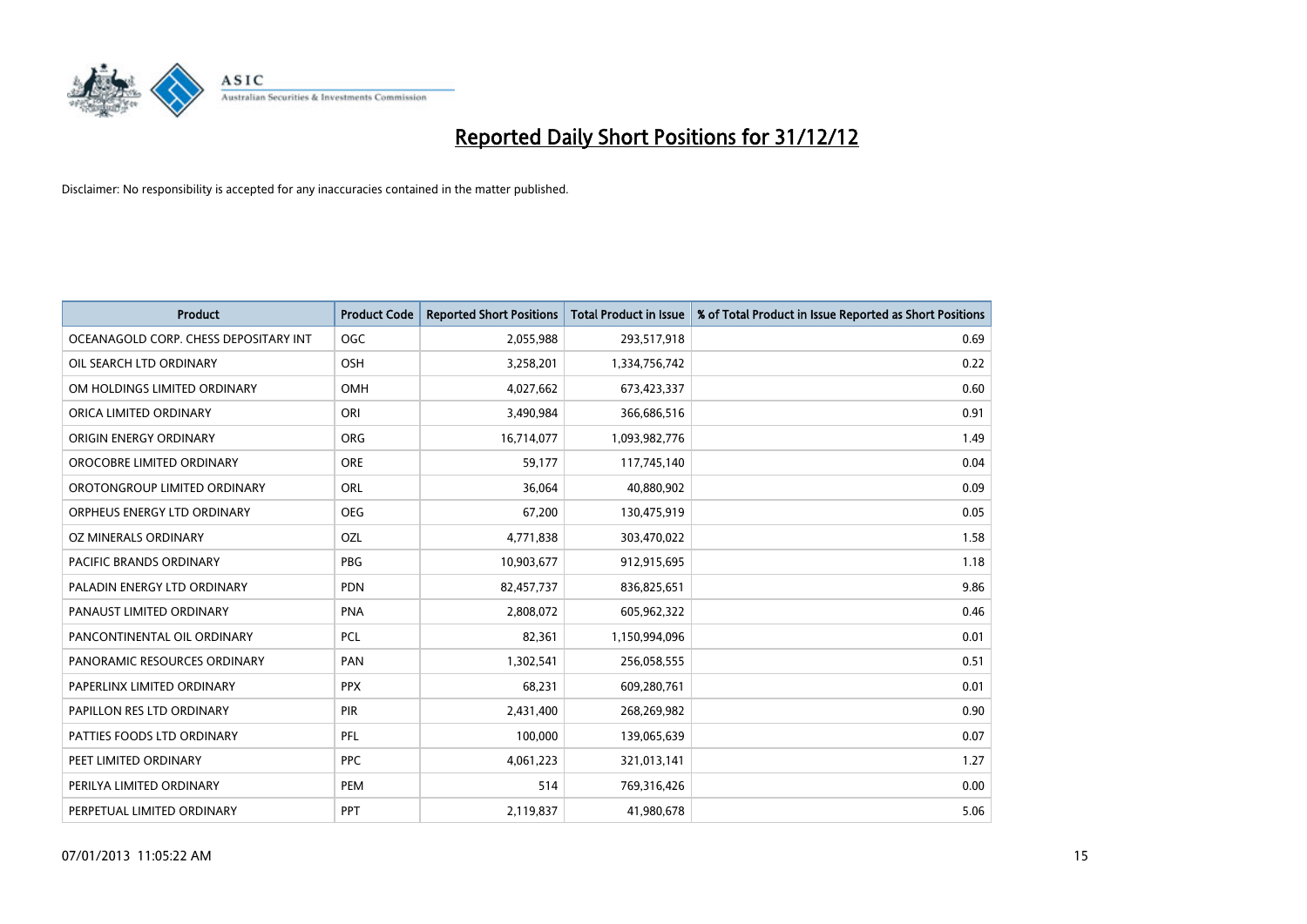

| <b>Product</b>                    | <b>Product Code</b> | <b>Reported Short Positions</b> | <b>Total Product in Issue</b> | % of Total Product in Issue Reported as Short Positions |
|-----------------------------------|---------------------|---------------------------------|-------------------------------|---------------------------------------------------------|
| PERSEUS MINING LTD ORDINARY       | PRU                 | 13,935,918                      | 457,962,088                   | 3.03                                                    |
| PHARMAXIS LTD ORDINARY            | <b>PXS</b>          | 6,785,033                       | 308,543,389                   | 2.19                                                    |
| PLATINUM ASSET ORDINARY           | <b>PTM</b>          | 12,861,807                      | 561,347,878                   | 2.27                                                    |
| PLATINUM AUSTRALIA ORDINARY       | <b>PLA</b>          | 836,127                         | 504,968,043                   | 0.16                                                    |
| PMP LIMITED ORDINARY              | <b>PMP</b>          | 206,144                         | 323,781,124                   | 0.06                                                    |
| PRANA BIOTECHNOLOGY ORDINARY      | PBT                 | 69,000                          | 340,689,928                   | 0.02                                                    |
| PREMIER INVESTMENTS ORDINARY      | <b>PMV</b>          | 1,180,560                       | 155,260,478                   | 0.76                                                    |
| PRIMA BIOMED LTD ORDINARY         | <b>PRR</b>          | 6,288,810                       | 1,066,063,388                 | 0.59                                                    |
| PRIMARY HEALTH CARE ORDINARY      | <b>PRY</b>          | 27,339,090                      | 502,983,554                   | 5.43                                                    |
| PRIME MEDIA GRP LTD ORDINARY      | <b>PRT</b>          | 65,763                          | 366,330,303                   | 0.02                                                    |
| PRIMEAG AUSTRALIA ORDINARY        | PAG                 | 2,151                           | 266,394,444                   | 0.00                                                    |
| PROGRAMMED ORDINARY               | <b>PRG</b>          | 224,751                         | 118,177,001                   | 0.19                                                    |
| <b>PSIVIDA CORP CDI 1:1</b>       | <b>PVA</b>          | 50,000                          | 8,941,306                     | 0.56                                                    |
| PURA VIDA ENERGY NL ORDINARY      | <b>PVD</b>          | 157,040                         | 59,769,584                    | 0.26                                                    |
| <b>QANTAS AIRWAYS ORDINARY</b>    | QAN                 | 15,837,861                      | 2,265,123,620                 | 0.70                                                    |
| OBE INSURANCE GROUP ORDINARY      | <b>OBE</b>          | 62,863,037                      | 1,196,747,582                 | 5.22                                                    |
| ORXPHARMA LTD ORDINARY            | <b>QRX</b>          | 130,762                         | 144,617,206                   | 0.09                                                    |
| <b>QUBE HOLDINGS LTD ORDINARY</b> | QUB                 | 10,317,505                      | 926,489,845                   | 1.10                                                    |
| RAMELIUS RESOURCES ORDINARY       | <b>RMS</b>          | 4,544,976                       | 337,296,949                   | 1.35                                                    |
| RAMSAY HEALTH CARE ORDINARY       | <b>RHC</b>          | 2,541,317                       | 202,081,252                   | 1.26                                                    |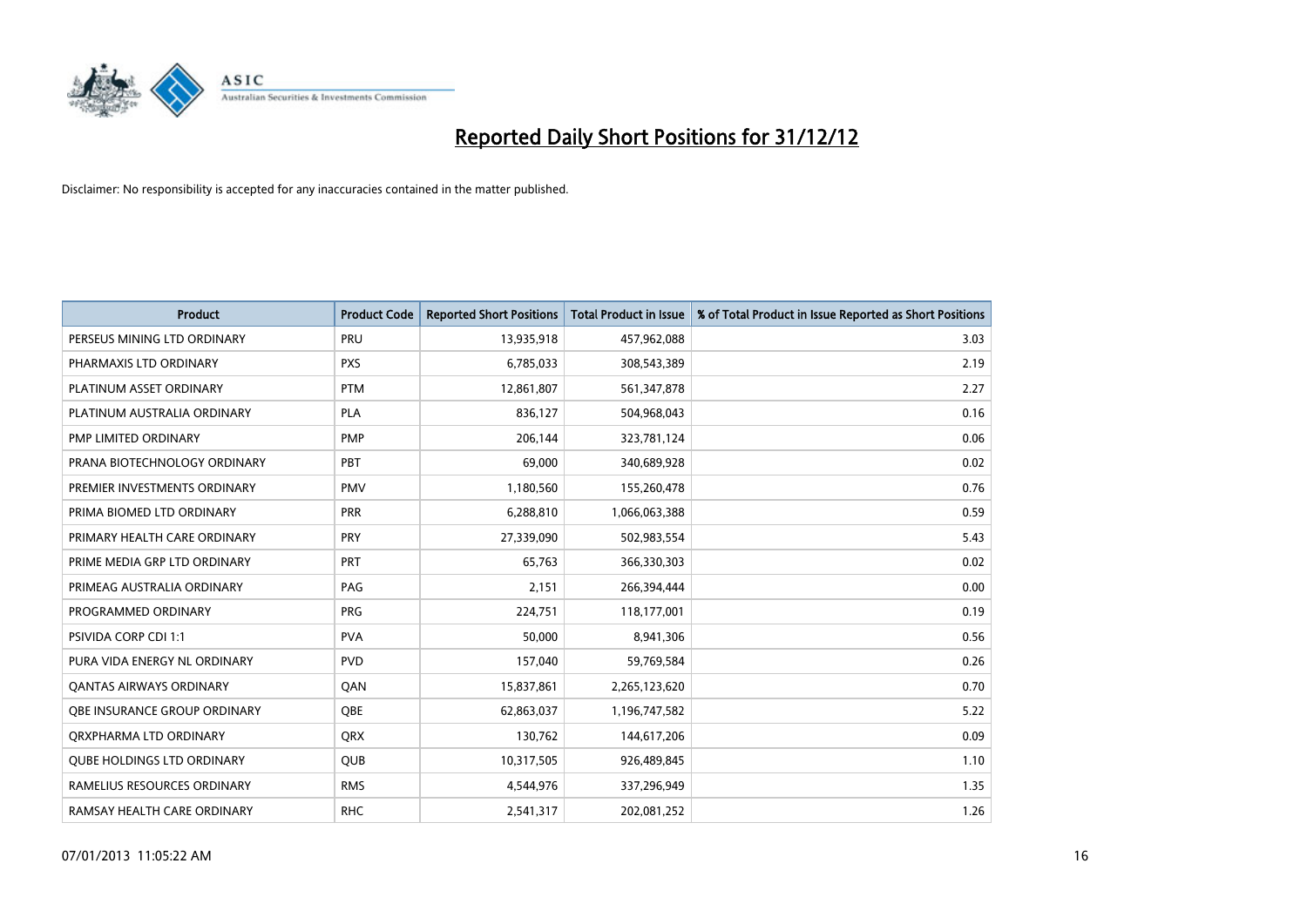

| <b>Product</b>                   | <b>Product Code</b> | <b>Reported Short Positions</b> | <b>Total Product in Issue</b> | % of Total Product in Issue Reported as Short Positions |
|----------------------------------|---------------------|---------------------------------|-------------------------------|---------------------------------------------------------|
| <b>RCR TOMLINSON ORDINARY</b>    | <b>RCR</b>          | 158,772                         | 132,431,265                   | 0.12                                                    |
| <b>REA GROUP ORDINARY</b>        | <b>REA</b>          | 15,613                          | 131,714,699                   | 0.01                                                    |
| RECKON LIMITED ORDINARY          | <b>RKN</b>          | 451,000                         | 129,488,015                   | 0.35                                                    |
| <b>RED 5 LIMITED ORDINARY</b>    | <b>RED</b>          | 1,900,071                       | 135,488,008                   | 1.40                                                    |
| <b>RED FORK ENERGY ORDINARY</b>  | <b>RFE</b>          | 3,261,819                       | 384,951,719                   | 0.84                                                    |
| REDBANK ENERGY LTD ORDINARY      | AEJ                 | 13                              | 786,287                       | 0.00                                                    |
| REDFLEX HOLDINGS ORDINARY        | <b>RDF</b>          | 2,820                           | 110,762,310                   | 0.00                                                    |
| REECE AUSTRALIA LTD. ORDINARY    | <b>REH</b>          | 10,469                          | 99,600,000                    | 0.01                                                    |
| <b>REGIS RESOURCES ORDINARY</b>  | <b>RRL</b>          | 2,420,848                       | 473,972,396                   | 0.50                                                    |
| RESMED INC CDI 10:1              | <b>RMD</b>          | 2,724,815                       | 1,556,242,300                 | 0.16                                                    |
| RESOLUTE MINING ORDINARY         | <b>RSG</b>          | 2,399,243                       | 643,094,224                   | 0.35                                                    |
| RESOURCE GENERATION ORDINARY     | <b>RES</b>          | 173                             | 263,345,652                   | 0.00                                                    |
| RETAIL FOOD GROUP ORDINARY       | <b>RFG</b>          | 154,443                         | 128,723,453                   | 0.12                                                    |
| REVERSE CORP LIMITED ORDINARY    | <b>REF</b>          | 100                             | 92,382,175                    | 0.00                                                    |
| REX MINERALS LIMITED ORDINARY    | <b>RXM</b>          | 2,048,440                       | 188,907,284                   | 1.07                                                    |
| RHG LIMITED ORDINARY             | <b>RHG</b>          | 301,085                         | 308,483,177                   | 0.10                                                    |
| RIALTO ENERGY ORDINARY           | <b>RIA</b>          | 41                              | 672,259,992                   | 0.00                                                    |
| RIO TINTO LIMITED ORDINARY       | <b>RIO</b>          | 9,959,642                       | 435,758,720                   | 2.25                                                    |
| ROC OIL COMPANY ORDINARY         | <b>ROC</b>          | 1,386,350                       | 683,235,552                   | 0.20                                                    |
| <b>RURALCO HOLDINGS ORDINARY</b> | <b>RHL</b>          | 12,000                          | 55,019,284                    | 0.02                                                    |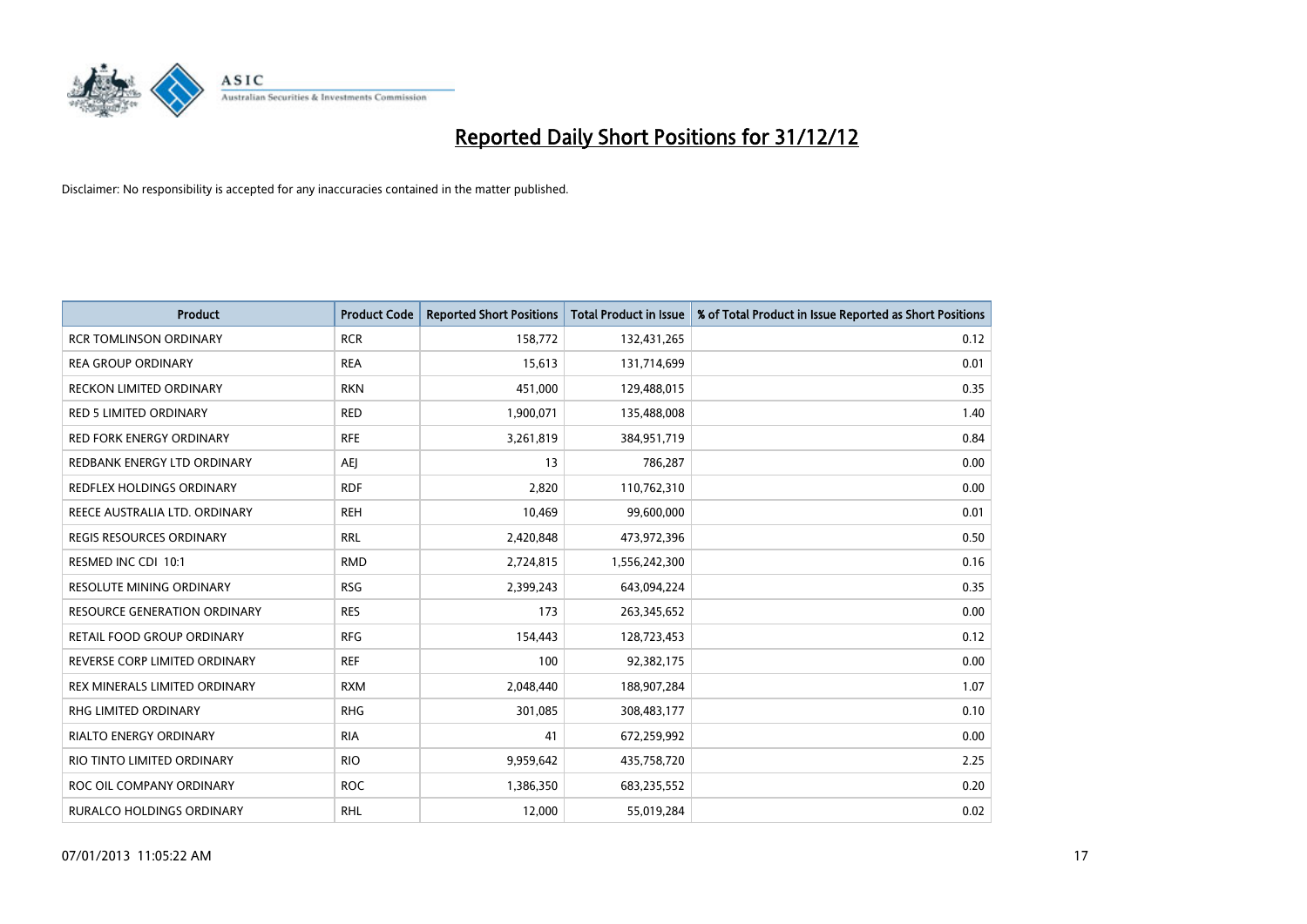

| <b>Product</b>                               | <b>Product Code</b> | <b>Reported Short Positions</b> | <b>Total Product in Issue</b> | % of Total Product in Issue Reported as Short Positions |
|----------------------------------------------|---------------------|---------------------------------|-------------------------------|---------------------------------------------------------|
| <b>RXP SERVICES LTD ORDINARY</b>             | <b>RXP</b>          | 200,000                         | 71,183,389                    | 0.28                                                    |
| SAI GLOBAL LIMITED ORDINARY                  | SAI                 | 5,588,931                       | 206,883,139                   | 2.69                                                    |
| SALMAT LIMITED ORDINARY                      | <b>SLM</b>          | 489,268                         | 159,812,799                   | 0.31                                                    |
| SAMSON OIL & GAS LTD ORDINARY                | <b>SSN</b>          | 4,952,064                       | 1,865,384,154                 | 0.26                                                    |
| SANDFIRE RESOURCES ORDINARY                  | <b>SFR</b>          | 1,791,254                       | 153,524,301                   | 1.17                                                    |
| <b>SANTOS LTD ORDINARY</b>                   | <b>STO</b>          | 3,629,301                       | 958,870,979                   | 0.36                                                    |
| SARACEN MINERAL ORDINARY                     | <b>SAR</b>          | 6,710,630                       | 595,217,424                   | 1.12                                                    |
| <b>SCA PROPERTY GROUP STAPLED SECURITIES</b> | SCP                 | 7,698,443                       | 585,455,114                   | 1.31                                                    |
| SEDGMAN LIMITED ORDINARY                     | <b>SDM</b>          | 547,009                         | 217,623,797                   | 0.25                                                    |
| SEEK LIMITED ORDINARY                        | <b>SEK</b>          | 13,577,892                      | 337,101,307                   | 4.03                                                    |
| SENEX ENERGY LIMITED ORDINARY                | <b>SXY</b>          | 2,379,367                       | 1,140,194,837                 | 0.20                                                    |
| SERVCORP LIMITED ORDINARY                    | SRV                 | 94                              | 98,432,275                    | 0.00                                                    |
| SERVICE STREAM ORDINARY                      | <b>SSM</b>          | 5,018                           | 283,418,867                   | 0.00                                                    |
| SEVEN GROUP HOLDINGS ORDINARY                | <b>SVW</b>          | 3,258,478                       | 307,410,281                   | 1.06                                                    |
| SEVEN WEST MEDIA LTD ORDINARY                | <b>SWM</b>          | 20,211,133                      | 999,160,872                   | 2.02                                                    |
| SIGMA PHARMACEUTICAL ORDINARY                | <b>SIP</b>          | 6,890,650                       | 1,173,298,140                 | 0.59                                                    |
| SILEX SYSTEMS ORDINARY                       | <b>SLX</b>          | 978,583                         | 170,232,464                   | 0.58                                                    |
| SILVER CHEF LIMITED ORDINARY                 | SIV                 | 537                             | 27,222,919                    | 0.00                                                    |
| SILVER LAKE RESOURCE ORDINARY                | <b>SLR</b>          | 18,675,161                      | 225,493,476                   | 8.29                                                    |
| SIMS METAL MGMT LTD ORDINARY                 | SGM                 | 7,944,810                       | 204,296,106                   | 3.88                                                    |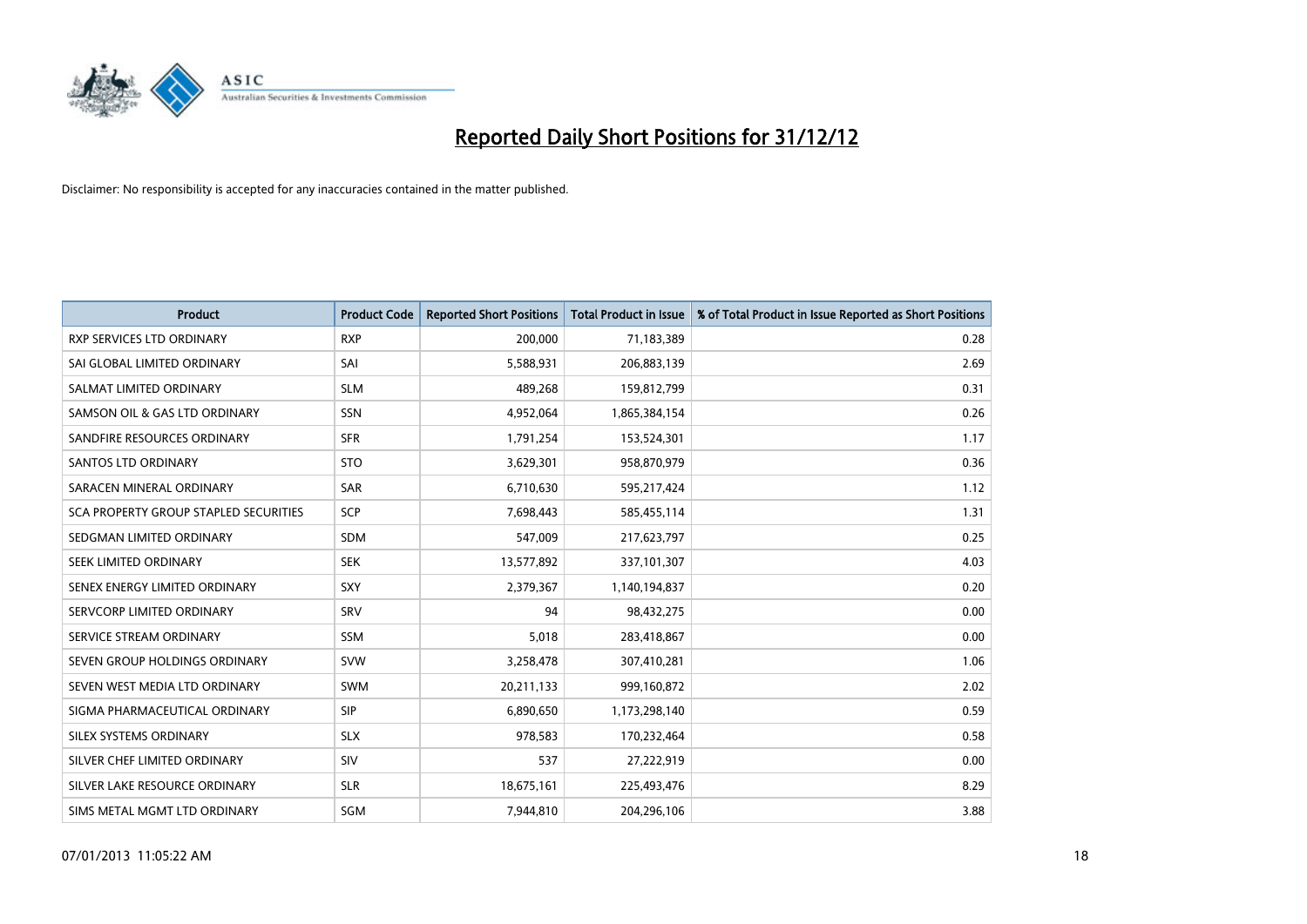

| <b>Product</b>                           | <b>Product Code</b> | <b>Reported Short Positions</b> | <b>Total Product in Issue</b> | % of Total Product in Issue Reported as Short Positions |
|------------------------------------------|---------------------|---------------------------------|-------------------------------|---------------------------------------------------------|
| SINGAPORE TELECOMM. CHESS DEPOSITARY INT | SGT                 | 3,784,185                       | 138,645,546                   | 2.73                                                    |
| SIRIUS RESOURCES NL ORDINARY             | <b>SIR</b>          | 18,000                          | 217,177,086                   | 0.01                                                    |
| SIRTEX MEDICAL ORDINARY                  | <b>SRX</b>          | 338,319                         | 55,768,136                    | 0.59                                                    |
| SKILLED GROUP LTD ORDINARY               | <b>SKE</b>          | 6,074,945                       | 233,487,276                   | 2.60                                                    |
| SKYCITY ENT GRP LTD ORDINARY             | <b>SKC</b>          | 88,413                          | 576,958,340                   | 0.02                                                    |
| SKYWEST AIRLINES LTD CDI 1:1             | <b>SXR</b>          | 495,320                         | 213,040,000                   | 0.23                                                    |
| <b>SLATER &amp; GORDON ORDINARY</b>      | <b>SGH</b>          | 28,881                          | 170,537,215                   | 0.02                                                    |
| SMS MANAGEMENT, ORDINARY                 | <b>SMX</b>          | 1,189,359                       | 69,378,477                    | 1.72                                                    |
| SONIC HEALTHCARE ORDINARY                | <b>SHL</b>          | 5,357,999                       | 396,025,681                   | 1.35                                                    |
| SOUL PATTINSON (W.H) ORDINARY            | SOL                 | 10,954                          | 239,395,320                   | 0.00                                                    |
| SOUTH BOULDER MINES ORDINARY             | <b>STB</b>          | 136,195                         | 127,952,826                   | 0.11                                                    |
| SP AUSNET STAPLED SECURITIES             | <b>SPN</b>          | 6,771,643                       | 3,367,543,113                 | 0.19                                                    |
| SPARK INFRASTRUCTURE STAPLED NOTE & UNIT | SKI                 | 33,471,562                      | 1,326,734,264                 | 2.52                                                    |
| SPDR 200 FUND ETF UNITS                  | <b>STW</b>          | 17,725                          | 48,359,567                    | 0.04                                                    |
| SPDRMSCIAUSELECTHDY ETF UNITS            | SYI                 | 12,827                          | 2,407,545                     | 0.53                                                    |
| SPECIALTY FASHION ORDINARY               | <b>SFH</b>          | 2,578,941                       | 192,236,121                   | 1.35                                                    |
| ST BARBARA LIMITED ORDINARY              | <b>SBM</b>          | 1,692,462                       | 488,074,077                   | 0.36                                                    |
| STANMORE COAL LTD ORDINARY               | <b>SMR</b>          | 32,870                          | 207,827,090                   | 0.02                                                    |
| STARPHARMA HOLDINGS ORDINARY             | SPL                 | 6,277,275                       | 283,640,060                   | 2.23                                                    |
| STHN CROSS MEDIA ORDINARY                | <b>SXL</b>          | 18,881,395                      | 704,858,524                   | 2.68                                                    |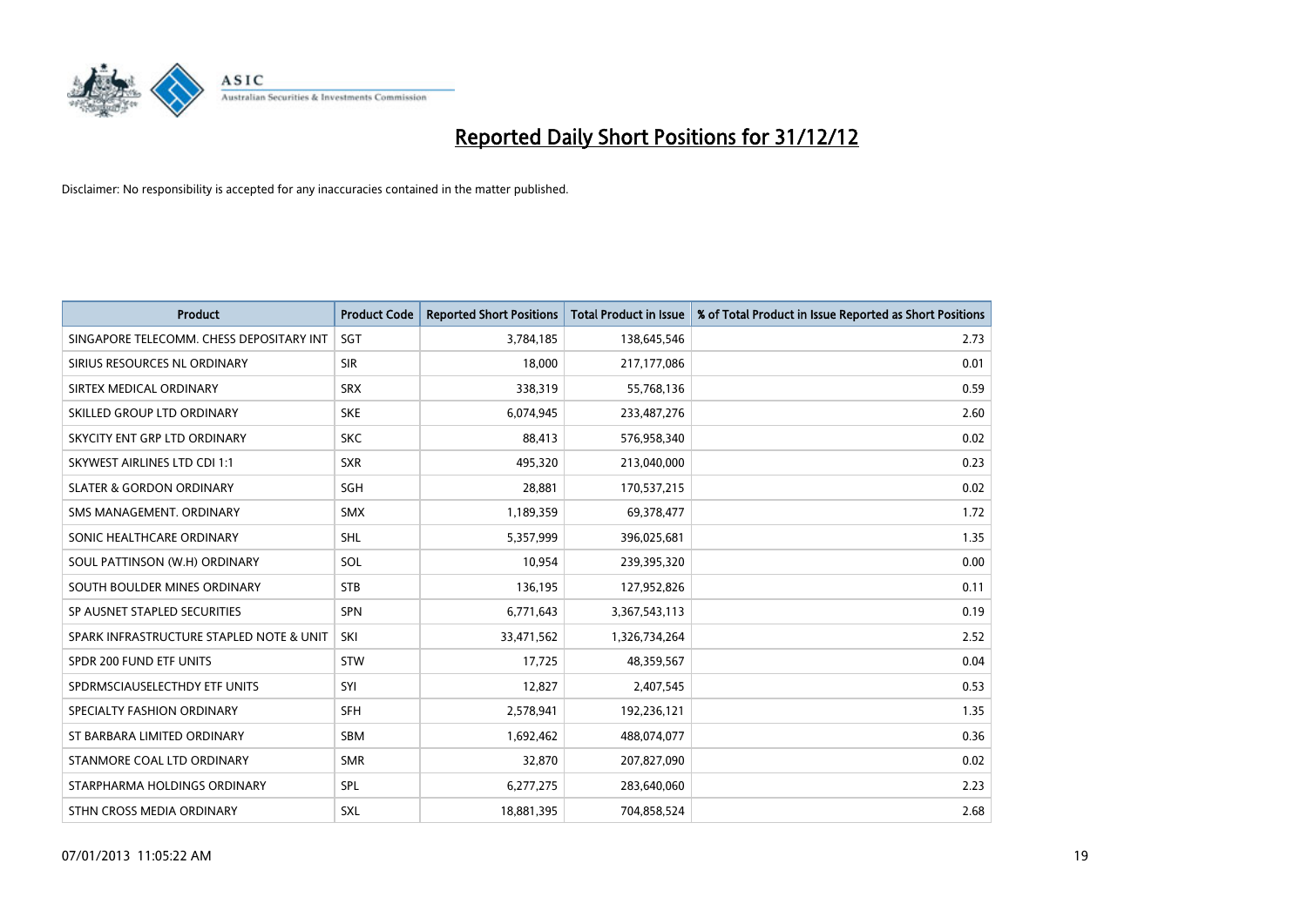

| <b>Product</b>                   | <b>Product Code</b> | <b>Reported Short Positions</b> | <b>Total Product in Issue</b> | % of Total Product in Issue Reported as Short Positions |
|----------------------------------|---------------------|---------------------------------|-------------------------------|---------------------------------------------------------|
| STOCKLAND UNITS/ORD STAPLED      | <b>SGP</b>          | 22,924,719                      | 2,202,657,963                 | 1.03                                                    |
| STRAITS RES LTD. ORDINARY        | SRO                 | 82,187                          | 1,164,150,159                 | 0.00                                                    |
| STW COMMUNICATIONS ORDINARY      | SGN                 | 79,944                          | 403,828,512                   | 0.02                                                    |
| SUNCORP GROUP LTD ORDINARY       | <b>SUN</b>          | 8,737,304                       | 1,286,600,980                 | 0.67                                                    |
| SUNDANCE ENERGY ORDINARY         | <b>SEA</b>          | 2,276,634                       | 278,765,141                   | 0.82                                                    |
| SUNDANCE RESOURCES ORDINARY      | SDL                 | 9,818,191                       | 3,066,227,034                 | 0.33                                                    |
| SUNLAND GROUP LTD ORDINARY       | <b>SDG</b>          | 118,391                         | 189,417,674                   | 0.06                                                    |
| SUPER RET REP LTD ORDINARY       | <b>SUL</b>          | 815,859                         | 196,382,811                   | 0.42                                                    |
| SYD AIRPORT STAPLED US PROHIBIT. | <b>SYD</b>          | 11,023,511                      | 1,861,210,782                 | 0.59                                                    |
| SYRAH RESOURCES ORDINARY         | <b>SYR</b>          | 16,587                          | 134,107,089                   | 0.01                                                    |
| TABCORP HOLDINGS LTD ORDINARY    | <b>TAH</b>          | 14,237,264                      | 734,015,737                   | 1.95                                                    |
| TANAMI GOLD NL ORDINARY          | <b>TAM</b>          | 383,137                         | 261,132,677                   | 0.16                                                    |
| TAP OIL LIMITED ORDINARY         | <b>TAP</b>          | 450,308                         | 241,295,311                   | 0.18                                                    |
| TASSAL GROUP LIMITED ORDINARY    | <b>TGR</b>          | 75,861                          | 146,304,404                   | 0.05                                                    |
| TATTS GROUP LTD ORDINARY         | <b>TTS</b>          | 6,503,699                       | 1,386,103,541                 | 0.46                                                    |
| <b>TECHNOLOGY ONE ORDINARY</b>   | <b>TNE</b>          | 50,306                          | 306,620,955                   | 0.02                                                    |
| TELECOM CORPORATION ORDINARY     | <b>TEL</b>          | 10,236,632                      | 1,824,673,847                 | 0.57                                                    |
| TELSTRA CORPORATION. ORDINARY    | <b>TLS</b>          | 19,458,933                      | 12,443,074,357                | 0.15                                                    |
| TEN NETWORK HOLDINGS ORDINARY    | <b>TEN</b>          | 127,101,700                     | 2,312,328,771                 | 5.46                                                    |
| TERANGA GOLD CORP CDI 1:1        | <b>TGZ</b>          | 206,765                         | 163,248,235                   | 0.12                                                    |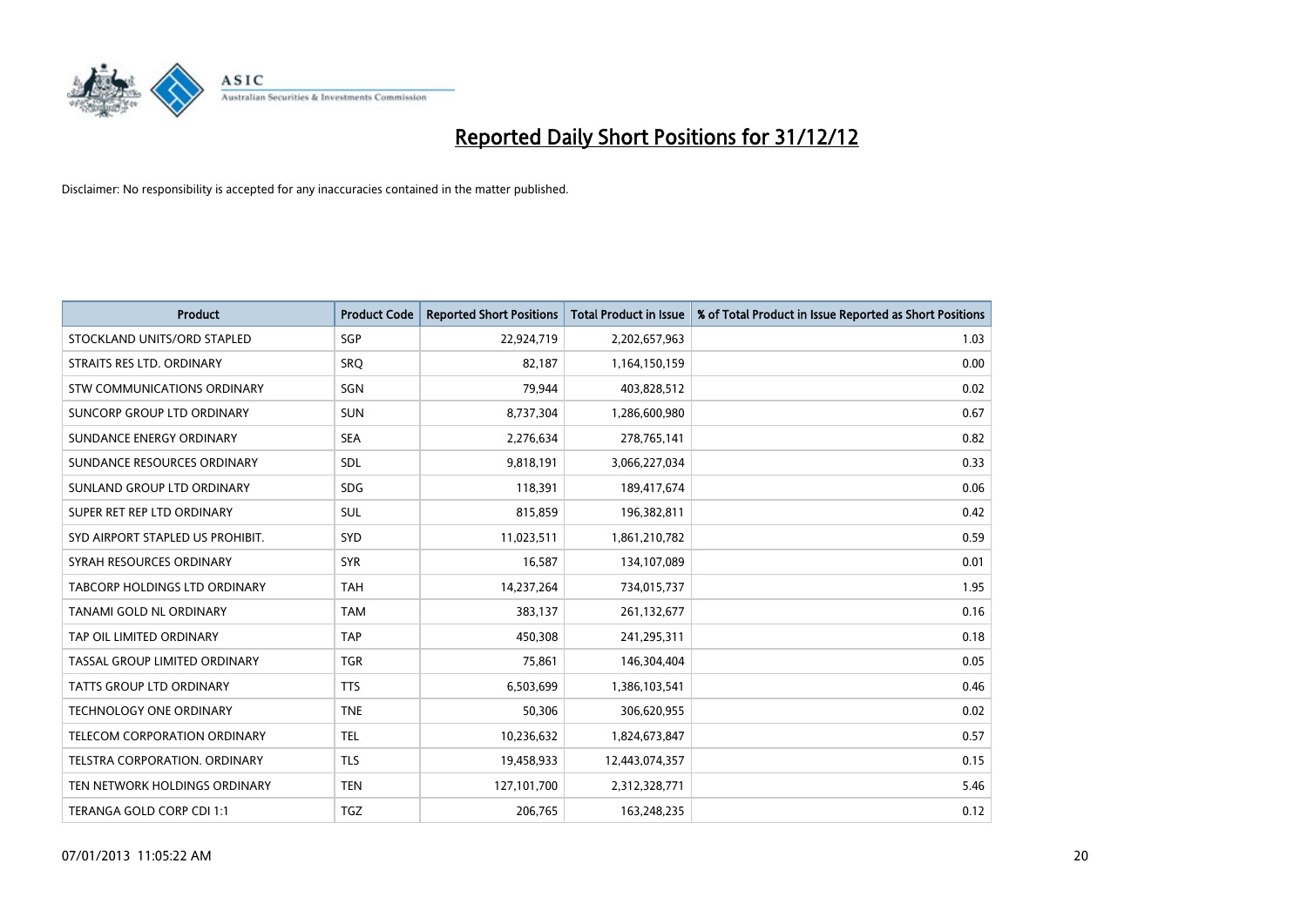

| <b>Product</b>                       | <b>Product Code</b> | <b>Reported Short Positions</b> | <b>Total Product in Issue</b> | % of Total Product in Issue Reported as Short Positions |
|--------------------------------------|---------------------|---------------------------------|-------------------------------|---------------------------------------------------------|
| TEXON PETROLEUM LTD ORDINARY         | <b>TXN</b>          | 70,615                          | 245,339,848                   | 0.03                                                    |
| THE REJECT SHOP ORDINARY             | <b>TRS</b>          | 2,555,156                       | 26,092,220                    | 9.80                                                    |
| THORN GROUP LIMITED ORDINARY         | <b>TGA</b>          | 1,325,818                       | 146,784,042                   | 0.91                                                    |
| TIGER RESOURCES ORDINARY             | <b>TGS</b>          | 2,341,622                       | 673,470,269                   | 0.35                                                    |
| TOLL HOLDINGS LTD ORDINARY           | <b>TOL</b>          | 30,729,471                      | 717,133,875                   | 4.29                                                    |
| TOX FREE SOLUTIONS ORDINARY          | <b>TOX</b>          | 845,620                         | 115,989,858                   | 0.73                                                    |
| TPG TELECOM LIMITED ORDINARY         | <b>TPM</b>          | 3,155,258                       | 793,808,141                   | 0.40                                                    |
| <b>TRADE ME GROUP ORDINARY</b>       | <b>TME</b>          | 1,009,685                       | 396,017,568                   | 0.26                                                    |
| <b>TRANSFIELD SERVICES ORDINARY</b>  | <b>TSE</b>          | 4,982,828                       | 512,457,716                   | 0.97                                                    |
| TRANSPACIFIC INDUST, ORDINARY        | <b>TPI</b>          | 6,533,477                       | 1,578,563,490                 | 0.39                                                    |
| TRANSURBAN GROUP TRIPLE STAPLED SEC. | <b>TCL</b>          | 6,725,036                       | 1,462,379,803                 | 0.44                                                    |
| TREASURY WINE ESTATE ORDINARY        | <b>TWE</b>          | 19,811,154                      | 647, 227, 144                 | 3.04                                                    |
| TROY RESOURCES LTD ORDINARY          | <b>TRY</b>          | 69,917                          | 91,318,649                    | 0.08                                                    |
| UGL LIMITED ORDINARY                 | UGL                 | 6,051,569                       | 166,315,038                   | 3.66                                                    |
| UXC LIMITED ORDINARY                 | <b>UXC</b>          | 1,546,477                       | 308,056,885                   | 0.49                                                    |
| <b>VENTURE MINERALS ORDINARY</b>     | <b>VMS</b>          | 227,760                         | 287,320,170                   | 0.08                                                    |
| VIRGIN AUS HLDG LTD ORDINARY         | <b>VAH</b>          | 32,499,198                      | 2,455,775,111                 | 1.32                                                    |
| <b>VOCUS COMMS LTD ORDINARY</b>      | <b>VOC</b>          | 77,452                          | 77,111,341                    | 0.10                                                    |
| <b>WATPAC LIMITED ORDINARY</b>       | <b>WTP</b>          | 7,804                           | 184,332,526                   | 0.00                                                    |
| <b>WDS LIMITED ORDINARY</b>          | <b>WDS</b>          | $\overline{7}$                  | 144,740,614                   | 0.00                                                    |